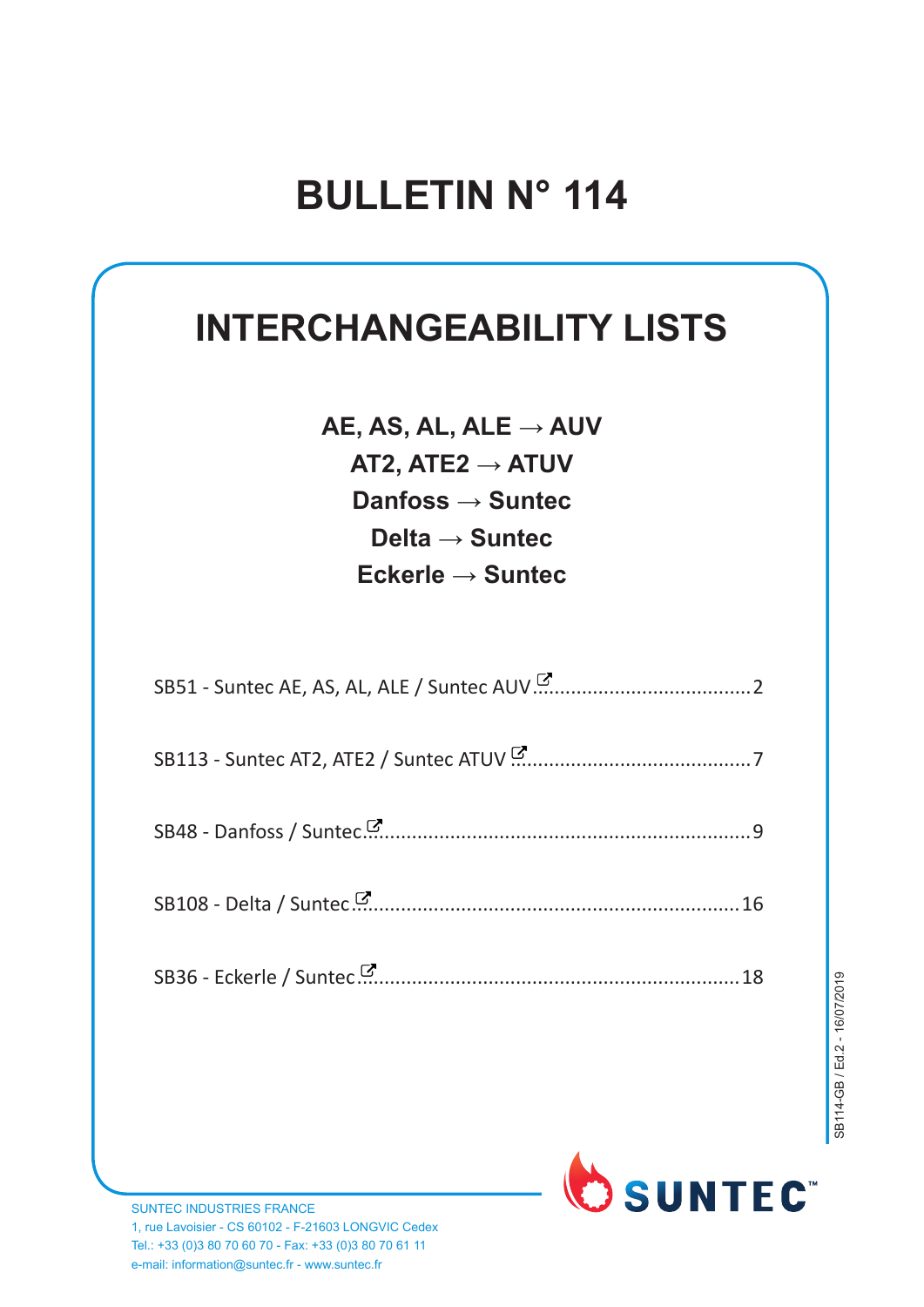#### **Interchangeability list Suntec AE, AS, AL, ALE / Suntec AUV**

| <b>AE</b>         | <b>AUV</b>            | <b>Remarks</b>                                                                                                                           |  |
|-------------------|-----------------------|------------------------------------------------------------------------------------------------------------------------------------------|--|
| AE 35 C 9850 xP   | AUV 47 L 9877 6P 0700 | + Kit 991401                                                                                                                             |  |
|                   |                       |                                                                                                                                          |  |
| AE 37 C 1376 xP   | AUV 47 L 9877 6P 0700 | + Kit 991401<br>AE: pressure gauge port on the top of the body                                                                           |  |
|                   |                       |                                                                                                                                          |  |
| AE 45 C 1301 xP   | AUV 47 L 9877 6P 0700 | + Kit 991401                                                                                                                             |  |
| AE 45 C 1360 xP   | AUV 47 L 9877 6P 0700 | + Kit 991401                                                                                                                             |  |
| AE 45 C 1370 xM   | AUV 47 L 9877 6P 0700 | + Kit 991401<br>+ G1/4 - G1/8 Adapters (kit 991557)<br>+ G1/8 - R1/8 connections (ref. 3723760)                                          |  |
| AE 45 C 1392 xP   | AUV 47 L 9877 6P 0700 | + Kit 991401<br>+ G1/4-M14 connections (kit 991557)                                                                                      |  |
| AE 45 D 1307 xP   | AUV 47 L 9877 6P 0700 | + Kit 991401                                                                                                                             |  |
| AE 45 D 1308 xP   | AUV 47 L 9877 6P 0700 | + Kit 991401                                                                                                                             |  |
|                   |                       |                                                                                                                                          |  |
| AE 47 A 1384 xP   | AUV 47 R 9876 6P 0700 | + Kit 991401                                                                                                                             |  |
|                   |                       |                                                                                                                                          |  |
| AE 47 B 1366 xP   | AUV 47 R 9876 6P 0700 | + Kit 991401                                                                                                                             |  |
| AE 47 B 7267 xP   | AUV 47 R 9876 6P 0700 | AE : 2 pressure ports on the body<br>+ Kit 991401<br>+ Hub adaptor Ø32-Ø54 (ref. 3759833)                                                |  |
|                   |                       |                                                                                                                                          |  |
| AE 47 C 1386 xP   | AUV 47 L 9877 6P 0700 | + Kit 991401<br>AE pressure range : 2-12 bars                                                                                            |  |
| AE 47 C 1387 xP   | AUV 47 L 9877 6P 0700 | + Kit 991401                                                                                                                             |  |
| AE 47 C 1397 xP   | AUV 47 L 9877 6P 0700 | + Kit 991401                                                                                                                             |  |
| AE 47 C 7274 xM   | AUV 47 L 9877 6P 0700 | AE : 2 pressure ports on the body<br>AUV to convert in one-pipe configuration<br>+ Kit 991401<br>+ Flange adaptor Ø32-Ø54 (ref. 3719003) |  |
| AE 47 C 7368 xP   | AUV 47 L 9877 6P 0700 | AE : 2 pressure ports on the body<br>+ Kit 991401                                                                                        |  |
| AE V 47 C 1394 xP | AUV 47 L 9877 6P 0700 | + Kit 991401<br>AE pressure range : 3-12 bars                                                                                            |  |
| AE V 47 C 1398 xM | AUV 47 L 9877 6P 0700 | + Kit 991401<br>AE pressure range : 2-12 bars                                                                                            |  |
|                   |                       |                                                                                                                                          |  |
| AE 47 D 1378 xM   | AUV 47 L 9877 6P 0700 | + Kit 991401<br>AUV to convert in one-pipe configuration                                                                                 |  |
| AE 47 D 1385 xP   | AUV 47 L 9877 6P 0700 | + Kit 991401                                                                                                                             |  |

→ The data given in this table are valid for one-pipe installations (AUV pumps are convertible into a one-pipe configuration). *configuration*). **2/22** 



 $2/22$ 

OSUNTEC<sup>®</sup>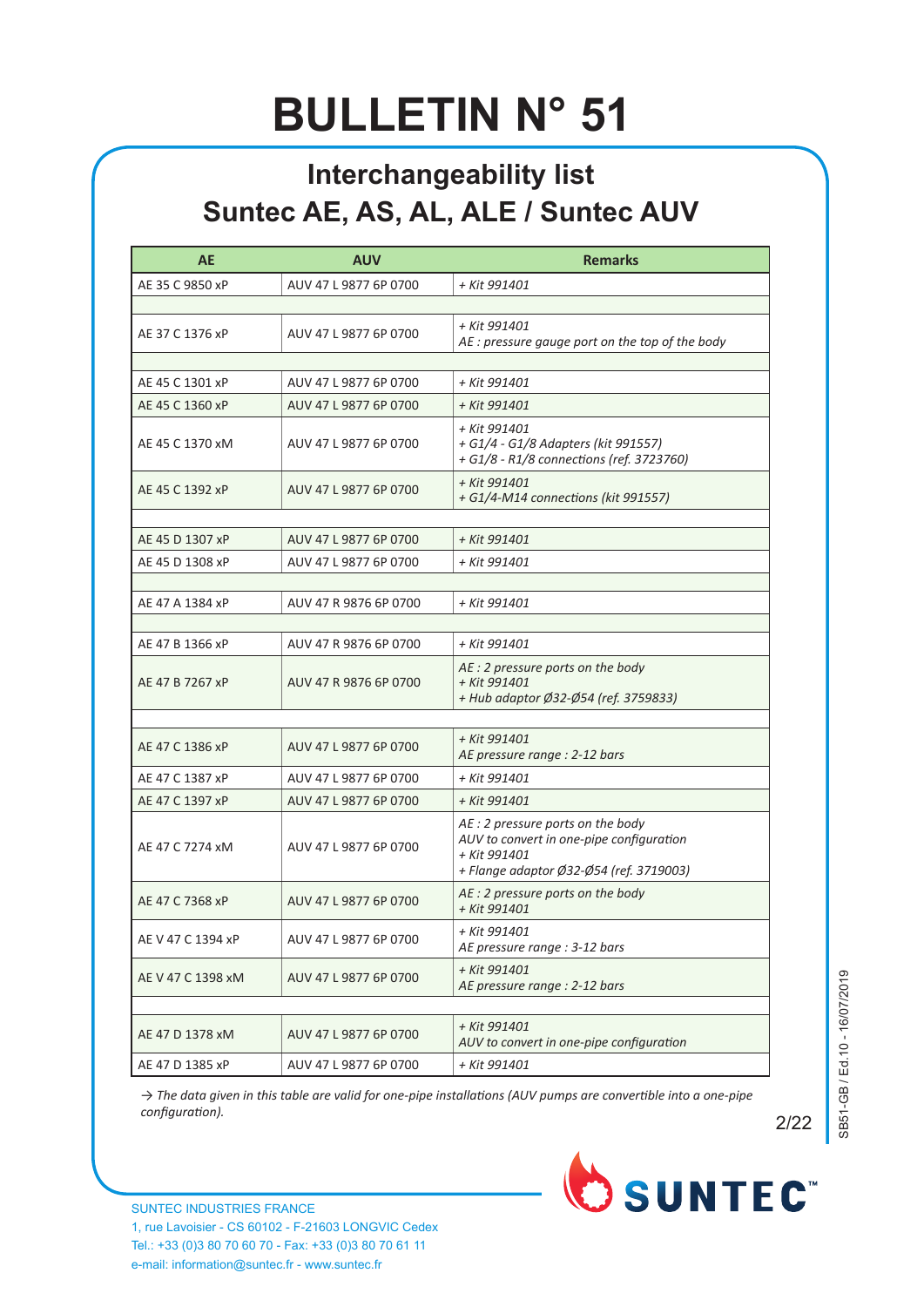| AS                           | <b>AUV</b>            | <b>Remarks</b>                                                                                                 |
|------------------------------|-----------------------|----------------------------------------------------------------------------------------------------------------|
| AS 47 A 1536 xP 0500/0700    | AUV 47 R 9876 6P 0700 |                                                                                                                |
| AS 47 A 1589 xP 0500/0700    | AUV 47 R 9876 6P 0700 |                                                                                                                |
| AS 47 A 1619 xP 0200         | AUV 47 R 9876 6P 0700 | Change the coil (24V AC ref. 3713823SAV)                                                                       |
| AS 47 A 7432 xP 0500/0700    | AUV 47 R 9876 6P 0700 | AS : 2 pressure ports on the body<br>+ Flange adaptor Ø32-Ø54 (ref. 3719003)                                   |
| AS 47 A 7436 xP 0500/0700    | AUV 47 R 9876 6P 0700 | AS: 2 pressure ports on the body<br>+ Hub adaptor Ø32-Ø54 (ref. 3759833)                                       |
| AS 47 A 7509 xP 0500/0700    | AUV 47 R 9876 6P 0700 | AS: 2 pressure ports on the body<br>Keep the AS pump nozzle connections<br>+ G1/4 - G1/8 Adapters (kit 991557) |
| AS 47 A 7536 xP 0500/0700    | AUV 47 R 9876 6P 0700 | AS: 2 pressure ports on the body                                                                               |
| AS 47 A 7592 xP 0500/0700    | AUV 47 R 9876 6P 0700 | AS : 2 pressure ports on the body                                                                              |
| AS 47 AK 1564 xP 0500/0700   | AUV 47 R 9876 6P 0700 |                                                                                                                |
| AS 47 AK 1602 xP 0500/0700   | AUV 47 R 9876 6P 0700 |                                                                                                                |
| AS 47 AK 1612 xM 0500/0700   | AUV 47 R 9876 6P 0700 | AUV to convert in one-pipe configuration                                                                       |
| AS 47 AK 1613 xP 0500/0700   | AUV 47 R 9876 6P 0700 |                                                                                                                |
| AS 47 AK 7469 xP 0500/0700   | AUV 47 R 9876 6P 0700 | AS: 2 pressure ports on the body<br>+ Flange adaptor Ø32-Ø54 (ref. 3719003)                                    |
| AS 47 AK 7564 xP 0500/0700   | AUV 47 R 9876 6P 0700 | AS: 2 pressure ports on the body                                                                               |
| AS V 47 A 1636 xP 0500/0700  | AUV 47 R 9876 6P 0700 |                                                                                                                |
| AS V 47 A 7472 xP 0500/0700  | AUV 47 R 9876 6P 0700 | AS : 2 pressure ports on the body<br>+ Flange adaptor Ø32-Ø54 (ref. 3719003)                                   |
| AS V 47 AK 7512 xP 0500/0700 | AUV 47 R 9876 6P 0700 | AS: 2 pressure ports on the body                                                                               |
|                              |                       |                                                                                                                |
| AS 47 B 1537 xP 0500/0700    | AUV 47 R 9876 6P 0700 |                                                                                                                |
| AS 47 B 1616 xP 0500/0700    | AUV 47 R 9876 6P 0700 |                                                                                                                |
| AS 47 B 7445 xP 0500/0700    | AUV 47 R 9876 6P 0700 | AS: 2 pressure ports on the body<br>+ Flange adaptor Ø32-Ø54 (ref. 3719003)                                    |
| AS 47 B 7470 xP 0500/0700    | AUV 47 R 9876 6P 0700 | AS : pressure port on the body<br>+ Flange adaptor Ø32-Ø54 (ref. 3719003)                                      |
| AS 47 BK 1551 xP 0500/0700   | AUV 47 R 9876 6P 0700 |                                                                                                                |
| AS V 47 B 1618 xP 0500/0700  | AUV 47 R 9876 6P 0700 |                                                                                                                |
| AS V 47 B 1637 xP 0500/0700  | AUV 47 R 9876 6P 0700 |                                                                                                                |
| AS 47 C 1538 xP 0500/0700    | AUV 47 L 9877 6P 0700 |                                                                                                                |
| AS 47 C 1569 xP 0500/0700    | AUV 47 L 9877 6P 0700 |                                                                                                                |
| AS 47 C 1578 xP 0500/0700    | AUV 47 L 9877 6P 0700 |                                                                                                                |
| AS 47 C 1603 xP 0500/0700    | AUV 47 L 9877 6P 0700 |                                                                                                                |
| AS 47 C 1604 xP 0500/0700    | AUV 47 L 9877 6P 0700 |                                                                                                                |
| AS 47 C 1620 xP 0100/0600    | AUV 47 L 9877 6P 0700 | Change the coil (110V AC ref. 3713824SAV)                                                                      |
| AS 47 C 1621 xP 0200         | AUV 47 L 9877 6P 0700 | Change the coil (24V AC ref. 3713823SAV)                                                                       |

SB51-GB / Ed.10 - 16/07/2019 SB51-GB / Ed.10 - 16/07/2019

2/5 3/22

→ The data given in this table are valid for one-pipe installations (AUV pumps are convertible into a one-pipe  $configuration$ ).

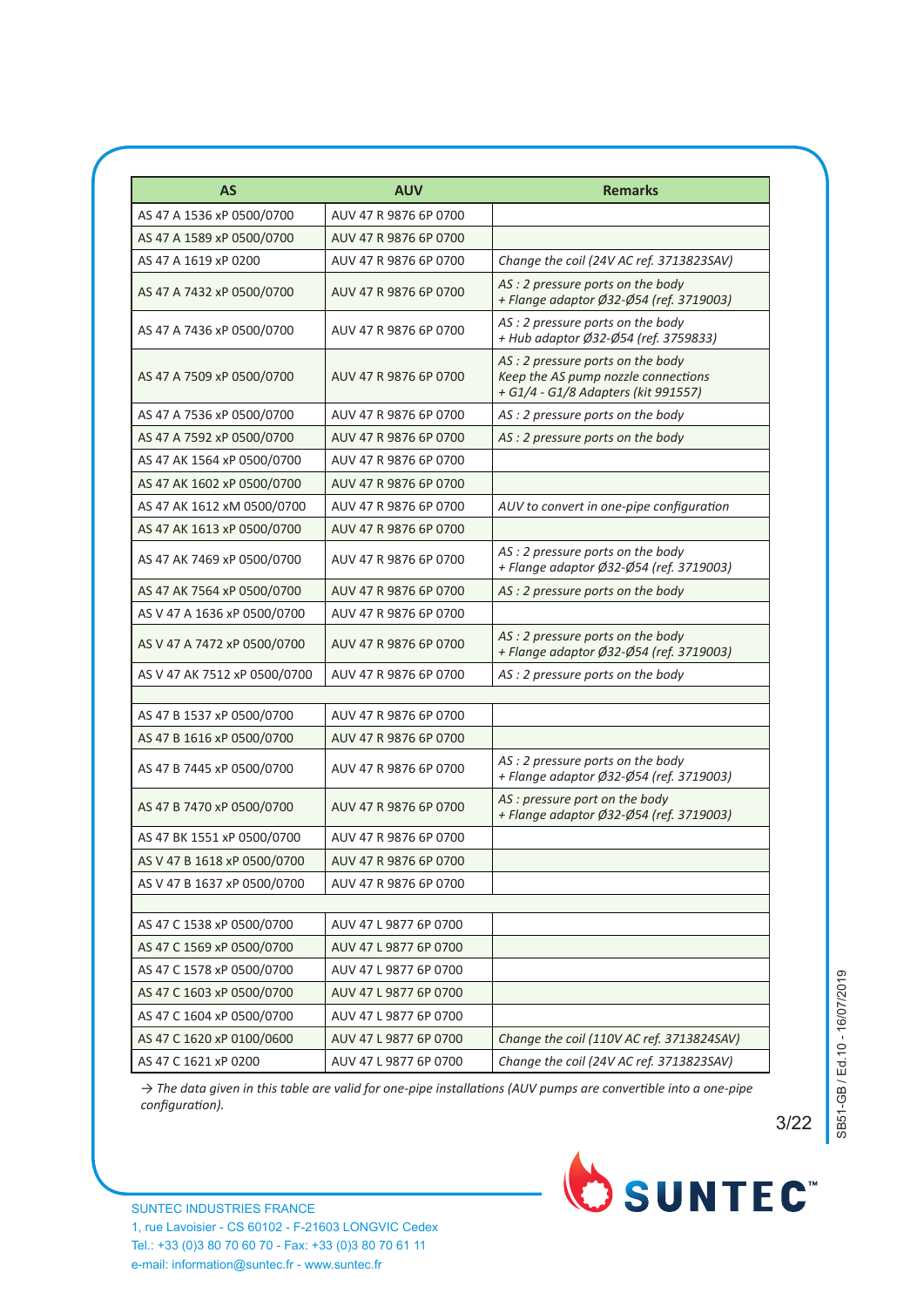| <b>AS</b>                    | <b>AUV</b>            | <b>Remarks</b>                                                                                                          |
|------------------------------|-----------------------|-------------------------------------------------------------------------------------------------------------------------|
| AS 47 C 1625 xP 0500/0700    | AUV 47 L 9877 6P 0700 |                                                                                                                         |
| AS 47 C 7434 xP 0500/0700    | AUV 47 L 9877 6P 0700 | AS : 2 pressure ports on the body<br>+ Flange adaptor Ø32-Ø54 (ref. 3719003)                                            |
| AS 47 C 7438 xP 0500/0700    | AUV 47 L 9877 6P 0700 | AS : 2 pressure ports on the body<br>+ Hub adaptor Ø32-Ø54 (ref. 3759833)                                               |
| AS 47 C 7444 xP 0500/0700    | AUV 47 L 9877 6P 0700 | AS : 2 pressure ports on the body<br>+ Flange adaptor Ø32-Ø54 (ref. 3719003)                                            |
| AS 47 C 7461 xP 0500/0700    | AUV 47 L 9877 6P 0700 | AS: 2 pressure ports on the body<br>+ Flange adaptor Ø32-Ø54 (ref. 3719003)                                             |
| AS 47 C 7538 xP 0500/0700    | AUV 47 L 9877 6P 0700 | AS : 2 pressure ports on the body                                                                                       |
| AS 47 C 7541 xP 0500/0700    | AUV 47 L 9877 6P 0700 | AS : 2 pressure ports on the body                                                                                       |
| AS 47 CK 1554 xP 0500/0700   | AUV 47 L 9877 6P 0700 |                                                                                                                         |
| AS 47 CK 1582 xP 0500/0700   | AUV 47 L 9877 6P 0700 | AS : horizontal pressure port on the body                                                                               |
| AS 47 CK 1623 xP 0500/0700   | AUV 47 L 9877 6P 0700 |                                                                                                                         |
| AS 47 CK 7451 xM 0500/0700   | AUV 47 L 9877 6P 0700 | AS: 2 pressure ports on the body<br>+ Flange adaptor Ø32-Ø54 (ref. 3719003)<br>AUV to convert in one-pipe configuration |
| AS V 47 C 1627 xP 0500/0700  | AUV 47 L 9877 6P 0700 |                                                                                                                         |
| AS V 47 C 1638 xP 0500/0700  | AUV 47 L 9877 6P 0700 |                                                                                                                         |
| AS V 47 CK 1624 xM 0500/0700 | AUV 47 L 9877 6P 0700 | AUV to convert in one-pipe configuration                                                                                |
| AS 47 D 1539 xP 0500/0700    | AUV 47 L 9877 6P 0700 |                                                                                                                         |
| AS 47 D 1550 xP 0500/0700    | AUV 47 L 9877 6P 0700 |                                                                                                                         |
| AS 47 D 1557 xP 0500/0700    | AUV 47 L 9877 6P 0700 |                                                                                                                         |
| AS 47 D 1568 xP 0500/0700    | AUV 47 L 9877 6P 0700 | + G1/8 - M8 connections (kit 991557)<br>+ G1/4 - M14 connections (kit 991557)                                           |
| AS 47 D 1596 xP0500/0700     | AUV 47 L 9877 6P 0700 |                                                                                                                         |
| AS 47 D 1615 xP 0500/0700    | AUV 47 L 9877 6P 0700 |                                                                                                                         |
| AS 47 D 7435 xP 0500/0700    | AUV 47 L 9877 6P 0700 | AS : 2 pressure ports on the body<br>+ Flange adaptor Ø32-Ø54 (ref. 3719003)                                            |
| AS 47 D 7439 xP 0500/0700    | AUV 47 L 9877 6P 0700 | AS : 2 pressure ports on the body<br>+ Hub adaptor Ø32-Ø54 (ref. 3759833)                                               |
| AS 47 DK 1562 xP 0500/0700   | AUV 47 L 9877 6P 0700 |                                                                                                                         |
| AS 47 DK 1573 xM 0500/0700   | AUV 47 L 9877 6P 0700 | AUV to convert in one-pipe configuration                                                                                |
| AS 47 DK 1586 xP 0500/0700   | AUV 47 L 9877 6P 0700 |                                                                                                                         |
| AS 47 DK 1597 xP 0500/0700   | AUV 47 L 9877 6P 0700 |                                                                                                                         |
| AS V 47 D 1640 xP 0200       | AUV 47 L 9877 6P 0700 | Change the coil (24V AC ref. 3713823SAV)                                                                                |
| AS V 47 D 1696 xP 0500/0700  | AUV 47 L 9877 6P 0700 |                                                                                                                         |

→ The data given in this table are valid for one-pipe installations (AUV pumps are convertible into a one-pipe *configuration*).



4/22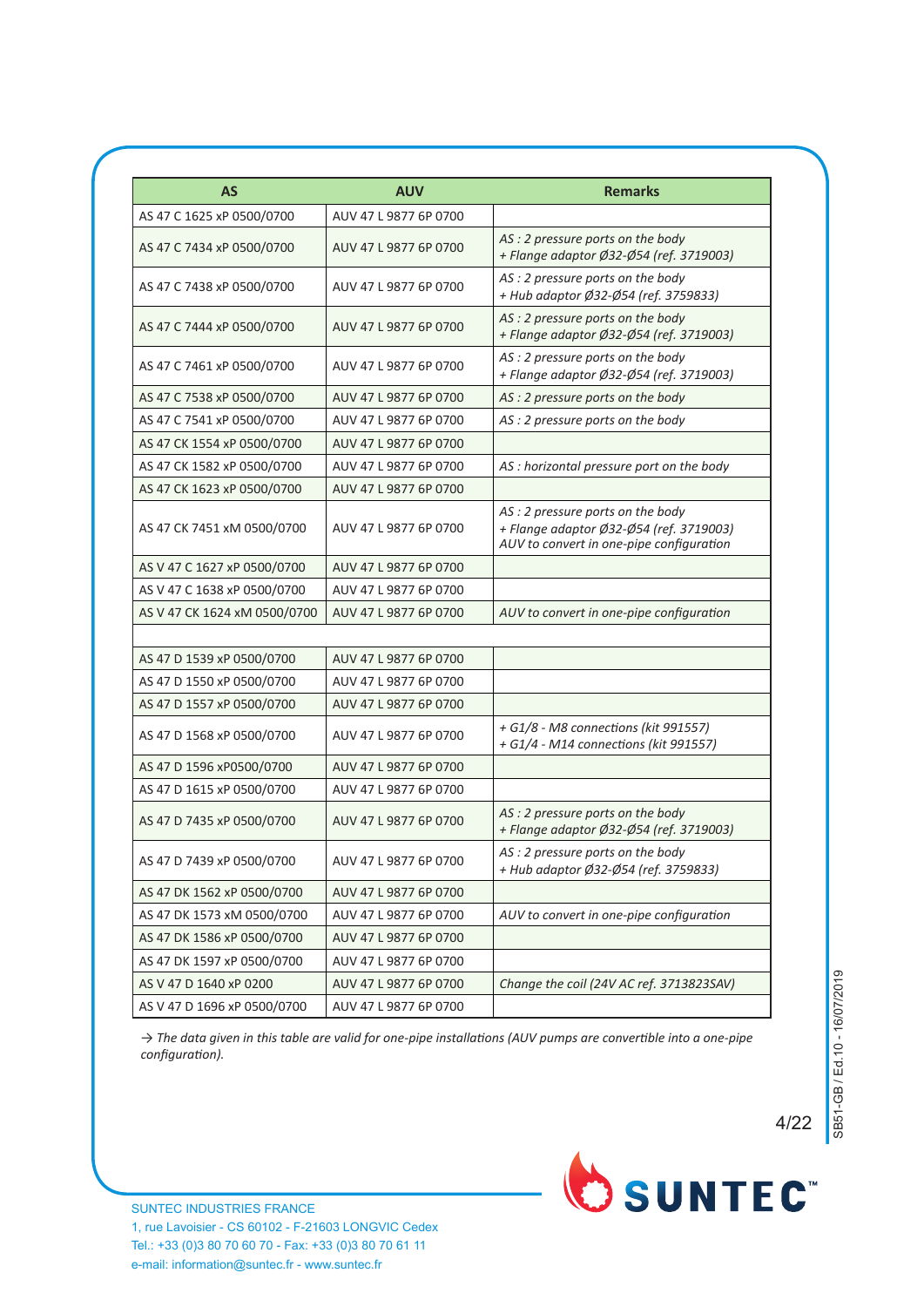| <b>AL</b>                    | <b>AUV</b>            | <b>Remarks</b>                                                                                                                          |
|------------------------------|-----------------------|-----------------------------------------------------------------------------------------------------------------------------------------|
| AL 30 C 9518 xP 0500/0700    | AUV 47 L 9877 6P 0700 | + G1/4-M10 inlet connections (kit 991557)<br>+ G1/4 - G1/8 return connection (kit 991557)<br>+ G1/8 - M8 nozzle connection (kit 991557) |
| AL 30 C 9535 xP 0500/0700    | AUV 47 L 9877 6P 0700 | + G1/8 - M8 connections (kit 991557)                                                                                                    |
| AL 30 C 9537 xP 0500/0700    | AUV 47 L 9877 6P 0700 | + G1/4-M10 connections (kit 991557)<br>+ G1/8 - M8 connections (kit 991557)                                                             |
| AL 30 CK 9516 xP 0500/0700   | AUV 47 L 9877 6P 0700 | + G1/4-M10 connections (kit 991557)<br>+ G1/8 - M8 connections (kit 991557)                                                             |
| AL V 30 C 9608 xP 0500/0700  | AUV 47 L 9877 6P 0700 | + G1/4-M10 connections (kit 991557)<br>+ G1/8 - M8 connections (kit 991557)                                                             |
| AL V 30 C 9611 xP 0500/0700  | AUV 47 L 9877 6P 0700 | + G1/4-M10 connections (kit 991557)<br>+ G1/8 - M8 connections (kit 991557)                                                             |
| AL V 30 CK 9612 xP 0500/0700 | AUV 47 L 9877 6P 0700 | + G1/4-M10 connections (kit 991557)<br>+ G1/8 - M8 connections (kit 991557)                                                             |
|                              |                       |                                                                                                                                         |
| AL 35 A 9501 xP 0100/0600    | AUV 47 R 9876 6P 0700 | Change the coil (110V AC ref. 3713824SAV)                                                                                               |
| AL 35 A 9526 xP 0500/0700    | AUV 47 R 9876 6P 0700 |                                                                                                                                         |
| AL 35 A 9570 xP 0500/0700    | AUV 47 R 9876 6P 0700 | AL: side pressure port on the body on the nozzle side                                                                                   |
| AL 35 A 9596 xP 0500/0700    | AUV 47 R 9876 6P 0700 | AL: pressure port on the body on the nozzle side                                                                                        |
| AL V 35 A 9626 xP 0500/0700  | AUV 47 R 9876 6P 0700 |                                                                                                                                         |
| AL 35 B 9580 xP 0500/0700    | AUV 47 R 9876 6P 0700 | AL: 2 pressure ports on the body                                                                                                        |
| AL 35 C 9503 xP 0500/0700    | AUV 47 L 9877 6P 0700 |                                                                                                                                         |
| AL 35 C 9514 xP 0100/0600    | AUV 47 L 9877 6P 0700 | Change the coil (110V AC ref. 3713824SAV)                                                                                               |
| AL 35 C 9519 xP 0500/0700    | AUV 47 L 9877 6P 0700 |                                                                                                                                         |
| AL 35 C 9521 xP 0500/0700    | AUV 47 L 9877 6P 0700 |                                                                                                                                         |
| AL 35 C 9528 xP 0500/0700    | AUV 47 L 9877 6P 0700 |                                                                                                                                         |
| AL 35 C 9533 xP 0500/0700    | AUV 47 L 9877 6P 0700 |                                                                                                                                         |
| AL 35 C 9540 xP 0500/0700    | AUV 47 L 9877 6P 0700 | + G1/4 - G1/8 Adapters (kit 991557)                                                                                                     |
| AL 35 C 9542 2P 25           | AUV 47 L 9877 6P 0700 |                                                                                                                                         |
| AL 35 C 9545 xP 0500/0700    | AUV 47 L 9877 6P 0700 | + G1/8 - M8 connections (kit 991557)                                                                                                    |
| AL 35 C 9553 xP 0500/0700    | AUV 47 L 9877 6P 0700 |                                                                                                                                         |
| AL 35 C 9578 xP 0500/0700    | AUV 47 L 9877 6P 0700 | AL: 2 pressure ports on the body                                                                                                        |
| AL 35 CK 9536 xP 0500/0700   | AUV 47 L 9877 6P 0700 | AL: 2 pressure ports on the body                                                                                                        |
| AL V 35 C 9573 xP 0500/0700  | AUV 47 L 9877 6P 0700 |                                                                                                                                         |
| AL V 35 C 9614 xP 0100/0600  | AUV 47 L 9877 6P 0700 | Change the coil (110V AC ref. 3713824SAV)                                                                                               |
| AL V 35 C 9619 xP 0500/0700  | AUV 47 L 9877 6P 0700 |                                                                                                                                         |
| AL V 35 C 9625 xP 0500/0700  | AUV 47 L 9877 6P 0700 | Keep the AL pump nozzle connections                                                                                                     |
| AL V 35 C 9628 xP 0500/0700  | AUV 47 L 9877 6P 0700 |                                                                                                                                         |
|                              |                       |                                                                                                                                         |
| AL 35 D 9529 xP 0500/0700    | AUV 47 L 9877 6P 0700 |                                                                                                                                         |
| AL V 35 D 9622 xP 0500/0700  | AUV 47 L 9877 6P 0700 |                                                                                                                                         |

→ The data given in this table are valid for one-pipe installations (AUV pumps are convertible into a one-pipe  $configuration$ ).



4/5 5/22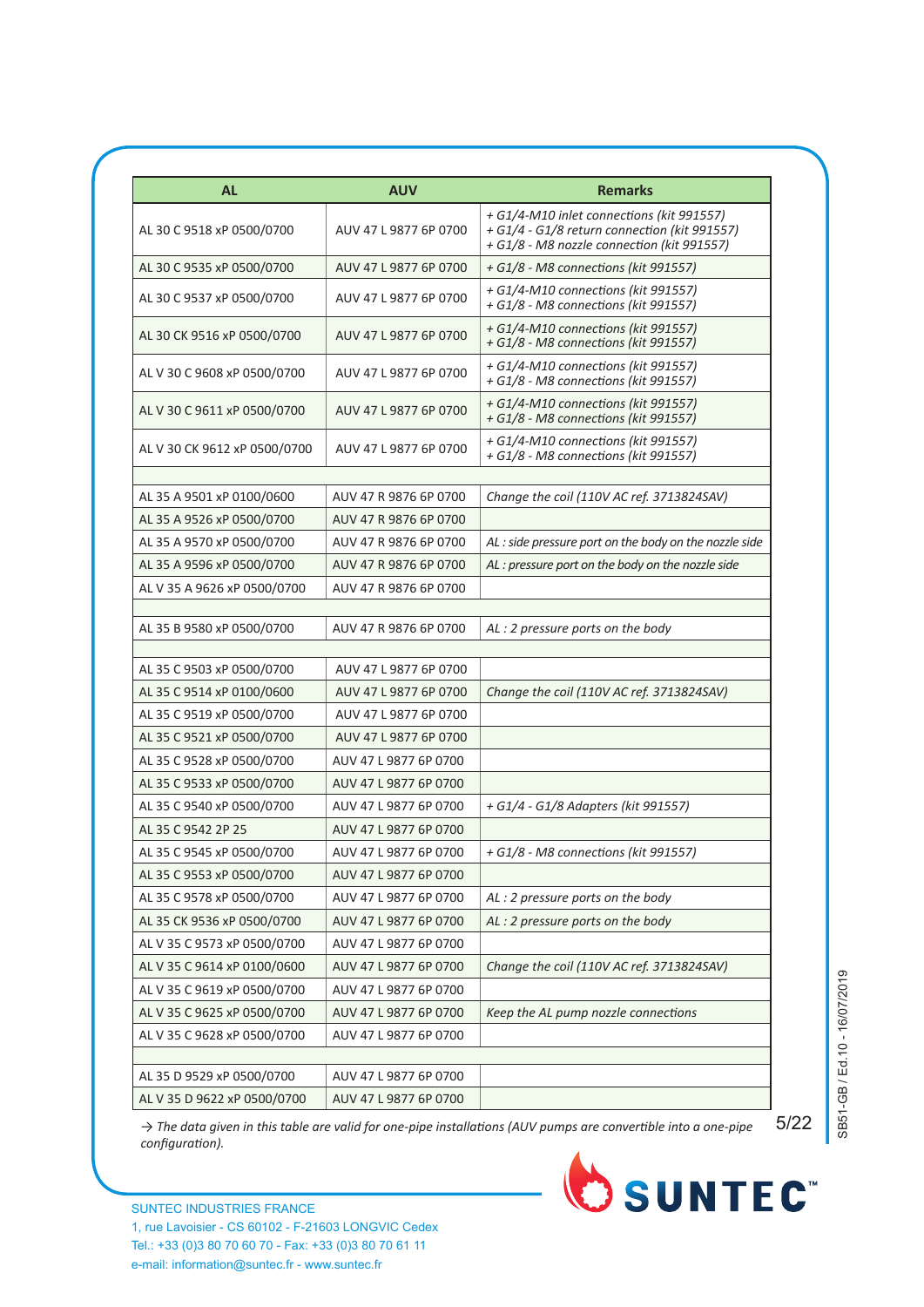| <b>ALE</b>                   | <b>AUV</b>            | <b>Remarks</b>                                                              |
|------------------------------|-----------------------|-----------------------------------------------------------------------------|
| ALE 30 C 9336 xP 0500/0700   | AUV 47 L 9877 6P 0700 | + G1/4 - G1/8 Adapters (kit 991557)<br>+ G1/8 - M8 connections (kit 991557) |
| ALE V 30 C 9300 xP 0500/0700 | AUV 47 L 9877 6P 0700 | + G1/4 - G1/8 Adapters (kit 991557)<br>+ G1/8 - M8 connections (kit 991557) |
|                              |                       |                                                                             |
| ALE 35 C 9319 xP 0500/0700   | AUV 47 L 9877 6P 0700 |                                                                             |
| ALE 35 C 9321 xP 0500/0700   | AUV 47 L 9877 6P 0700 |                                                                             |
| ALE 35 C 9324 xP 0500/0700   | AUV 47 L 9877 6P 0700 |                                                                             |
| ALE 35 C 9327 xP 0500/0700   | AUV 47 L 9877 6P 0700 | ALE: 2 pressure ports on the body                                           |
| ALE 35 C 9329 xP 0500/0700   | AUV 47 L 9877 6P 0700 |                                                                             |
| ALE 35 C 9331 xP 0500/0700   | AUV 47 L 9877 6P 0700 |                                                                             |
| ALE 35 C 9333 xP 0500/0700   | AUV 47 L 9877 6P 0700 |                                                                             |
| ALE 35 C 9334 xP 0500/0700   | AUV 47 L 9877 6P 0700 | ALE: 2 pressure ports on the body                                           |
| ALE 35 CK 9328 xP 0500/0700  | AUV 47 L 9877 6P 0700 | ALE: 2 pressure ports on the body                                           |
| ALE V 35 C 9317 xP 0500/0700 | AUV 47 L 9877 6P 0700 |                                                                             |
| ALE V 35 C 9339 xP 0500/0700 | AUV 47 L 9877 6P 0700 |                                                                             |
| ALE V 35C 9356 xP 0500/0700  | AUV 47 L 9877 6P 0700 |                                                                             |
|                              |                       |                                                                             |
| ALE V 35 D 9337 xP 0500/0700 | AUV 47 L 9877 6P 0700 |                                                                             |

→ The data given in this table are valid for one-pipe installations (AUV pumps are convertible into a one-pipe *configuration*).

5/5 6/22

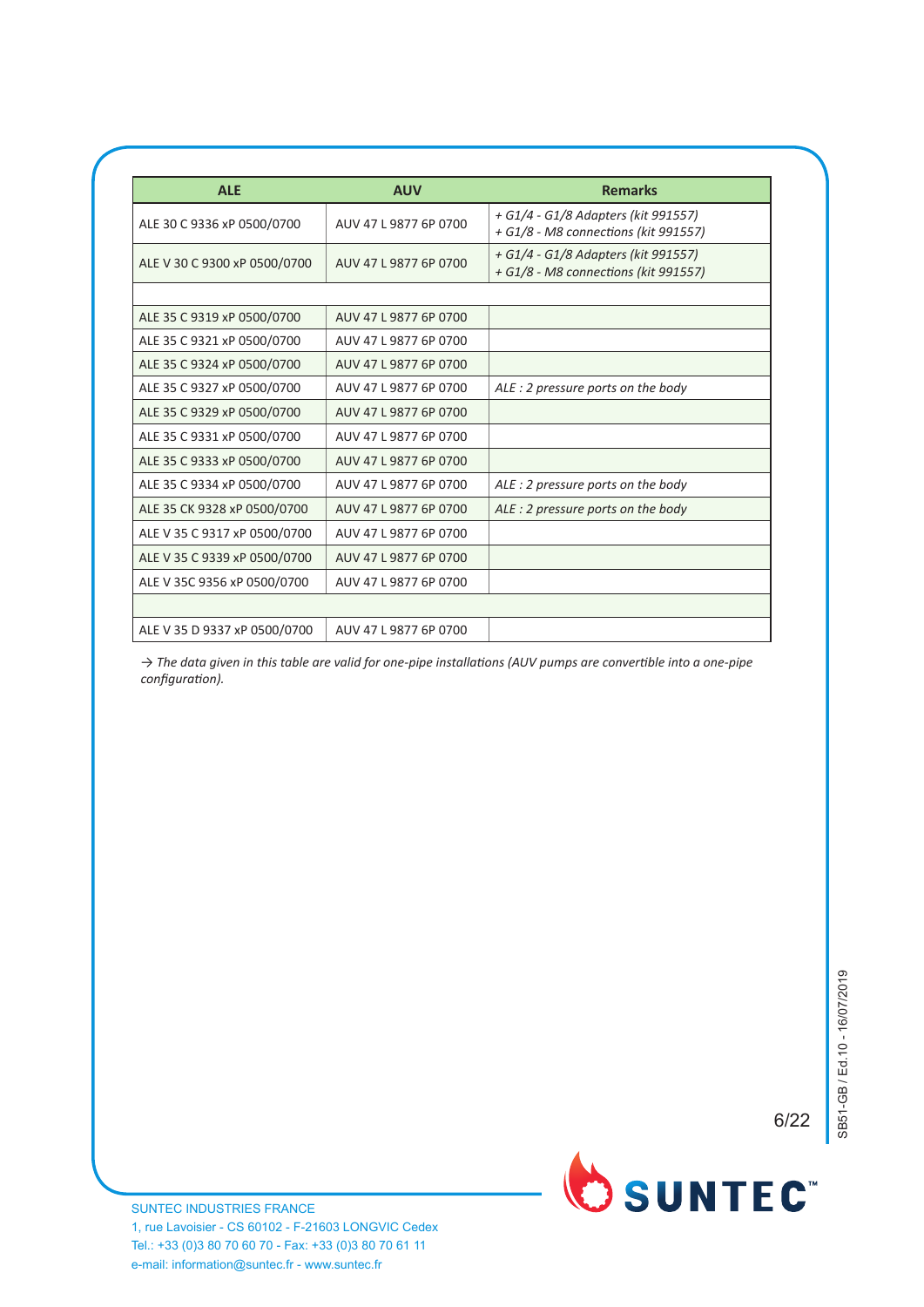#### **Interchangeability list Suntec AT2, ATE2 / Suntec ATUV**

| AT <sub>2</sub>                                          | <b>ATUV</b>                                      | <b>Remarks</b>                                                                      |
|----------------------------------------------------------|--------------------------------------------------|-------------------------------------------------------------------------------------|
| AT2 45 A 9547 xP 0500/0700                               | ATUV 45 R 9861 6P 0700                           |                                                                                     |
| AT2 45 A 9574 xP 0500/0700                               | ATUV 45 R 9861 6P 0700                           |                                                                                     |
| AT2 45 AK 9507 xP 0500/0700                              | ATUV 45 R 9861 6P 0700                           |                                                                                     |
| AT2V 45 A 9647 xP 0500/0700                              | ATUV 45 R 9861 6P 0700                           |                                                                                     |
|                                                          |                                                  |                                                                                     |
| AT2 45 B 9506 xP 0500/0700                               | ATUV 45 R 9861 6P 0700<br>ATUV 45 R 9861 6P 0700 | + Flange adaptor Ø32-Ø54 (ref. 3719003)                                             |
| AT2 45 BK 9601 xP 0500/0700<br>AT2 45 BK 9601 xP 0600    |                                                  | + Change the coils (ref. 3713824SAV)                                                |
| AT2V 45 B 9651 xP 0500/0700                              | ATUV 45 R 9861 6P 0700<br>ATUV 45 R 9861 6P 0700 |                                                                                     |
|                                                          |                                                  |                                                                                     |
| AT2 45 C 9541 xP 0500/0700                               | ATUV 45 L 9860 6P 0700                           |                                                                                     |
| AT2 45 C 9543 xP 0600                                    | ATUV 45 L 9860 6P 0700                           | + Change the coils (ref. 3713824SAV)                                                |
| AT2 45 C 9543 xP 0500/0700                               | ATUV 45 L 9860 6P 0700                           |                                                                                     |
| AT2 45 C 9563 xP 0500/0700                               | ATUV 45 L 9860 6P 0700                           | + Nozzle fitting (kit 991557)                                                       |
|                                                          |                                                  | + G1/4-G1/8 Inlet and return fittings (kit 991557)                                  |
| AT2 45 C 9594 xP 0500/0700                               | ATUV 45 L 9860 6P 0700                           |                                                                                     |
| AT2V 45 C 9602 xP 0500/0700                              | ATUV 45 L 9860 6P 0700                           | + Nozzle fitting (kit 991557)<br>+ G1/4-G1/8 Inlet and return fittings (kit 991557) |
| AT2V 45 C 9604 xP 0500/0700                              | ATUV 45 L 9860 6P 0700                           |                                                                                     |
| AT2V 45 C 9616 xP 0500/0700                              | ATUV 45 L 9860 6P 0700                           |                                                                                     |
|                                                          |                                                  |                                                                                     |
| AT2 45 D 9513 xP 0500/0700                               | ATUV 45 L 9860 6P 0700                           | + Inlet/return and nozzle fittings from the old pump                                |
| AT2 45 D 9538 xP 0500/0700                               | ATUV 45 L 9860 6P 0700                           |                                                                                     |
| AT2 45 D 9544 xP 0500/0700<br>AT2 45 D 9555 xP 0500/0700 | ATUV 45 L 9860 6P 0700<br>ATUV 45 L 9860 6P 0700 | + Inlet/return and nozzle fittings from the old pump                                |
| AT2 45 D 9584 xP 0500/0700                               | ATUV 45 L 9860 6P 0700                           |                                                                                     |
| AT2V 45 D 9603 xP 0500/0700                              | ATUV 45 L 9860 6P 0700                           |                                                                                     |
|                                                          |                                                  | + Nozzle fitting (kit 991554)                                                       |
| AT2V 45 D 9615 xP 0500/0700                              | ATUV 45 L 9860 6P 0700                           | + G1/4-G1/8 Inlet and return fittings (kit 991557)                                  |
| AT2V 45 D 9633 xP 0500/0700                              | ATUV 45 L 9860 6P 0700                           |                                                                                     |
| AT2V 45 D 9638 xP 0500/0700                              | ATUV 45 L 9860 6P 0700                           |                                                                                     |
| AT2 55 B 9406 xP 0500/0700                               | ATUV 45 R 9861 6P 0700                           | + Flange adaptor Ø32-Ø54 (ref. 3719003)                                             |
| AT2 55 B 9515 xP 0500/0700                               | ATUV 45 R 9861 6P 0700                           |                                                                                     |
|                                                          |                                                  |                                                                                     |
| AT2 55 C 9504 xP 0500/0700                               | ATUV 45 L 9860 6P 0700                           |                                                                                     |
| AT2 55 C 9549 xP 0500/0700                               | ATUV 45 L 9860 6P 0700                           |                                                                                     |
| AT2 55 C 9572 xP 0500                                    | ATUV 45 L 9860 6P 0700                           |                                                                                     |
| AT2 55 CK 9571 xP 0500                                   | ATUV 45 L 9860 6P 0700                           | + Nozzle fitting (kit 991557)                                                       |
| AT2V 55 C 9672 xP 0500/0700                              | ATUV 45 L 9860 6P 0700                           |                                                                                     |
| AT2V 55 CK 9605 xP 0500/0700                             | ATUV 45 L 9860 6P 0700                           | + Nozzle fitting (kit 991557)                                                       |

SB113-GB / Ed.2 - 16/07/2019 SB113-GB / Ed.2 - 16/07/2019

1/2 7/22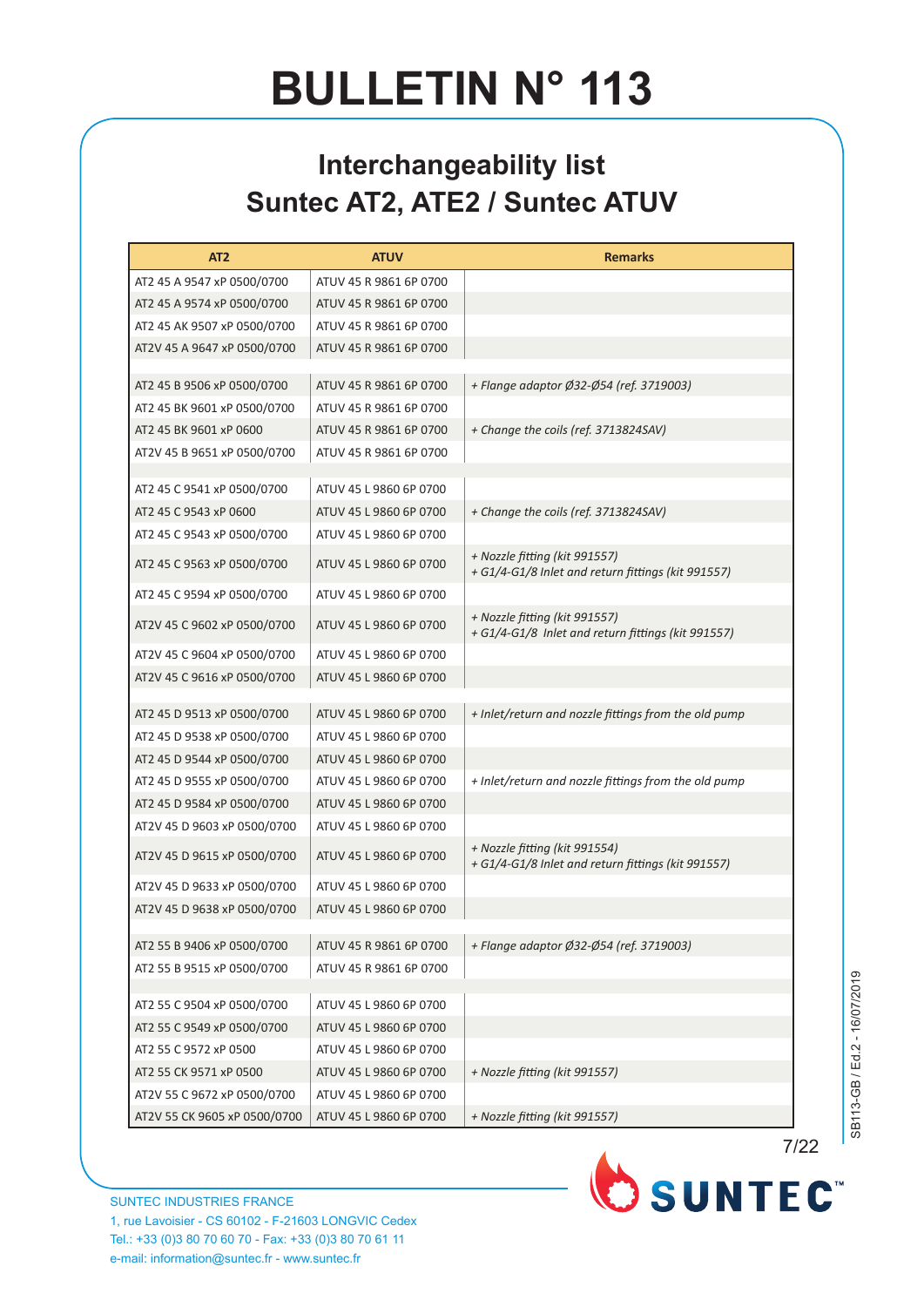| ATE <sub>2</sub>             | <b>ATUV</b>            | <b>Remarks</b> |
|------------------------------|------------------------|----------------|
| ATE2V 45 C 9305 xP 0500/0700 | ATUV 45 L 9860 6P 0700 |                |
| ATE2V 45 C 9306 xP 0500/0700 | ATUV 45 L 9860 6P 0700 |                |
| ATE2V 45 C 9315 xP 0500/0700 | ATUV 45 L 9860 6P 0700 |                |
| ATE2V 45 C 9355 xP 0500/0700 | ATUV 45 L 9860 6P 0700 |                |
|                              |                        |                |
| ATE2 55 D 9351 xP 0500/0700  | ATUV 45 L 9860 6P 0700 |                |
| ATE2 55 D 9353 xP 0500/0700  | ATUV 45 L 9860 6P 0700 |                |
| ATE2V 55 D 9354 xP 0500/0700 | ATUV 45 L 9860 6P 0700 |                |

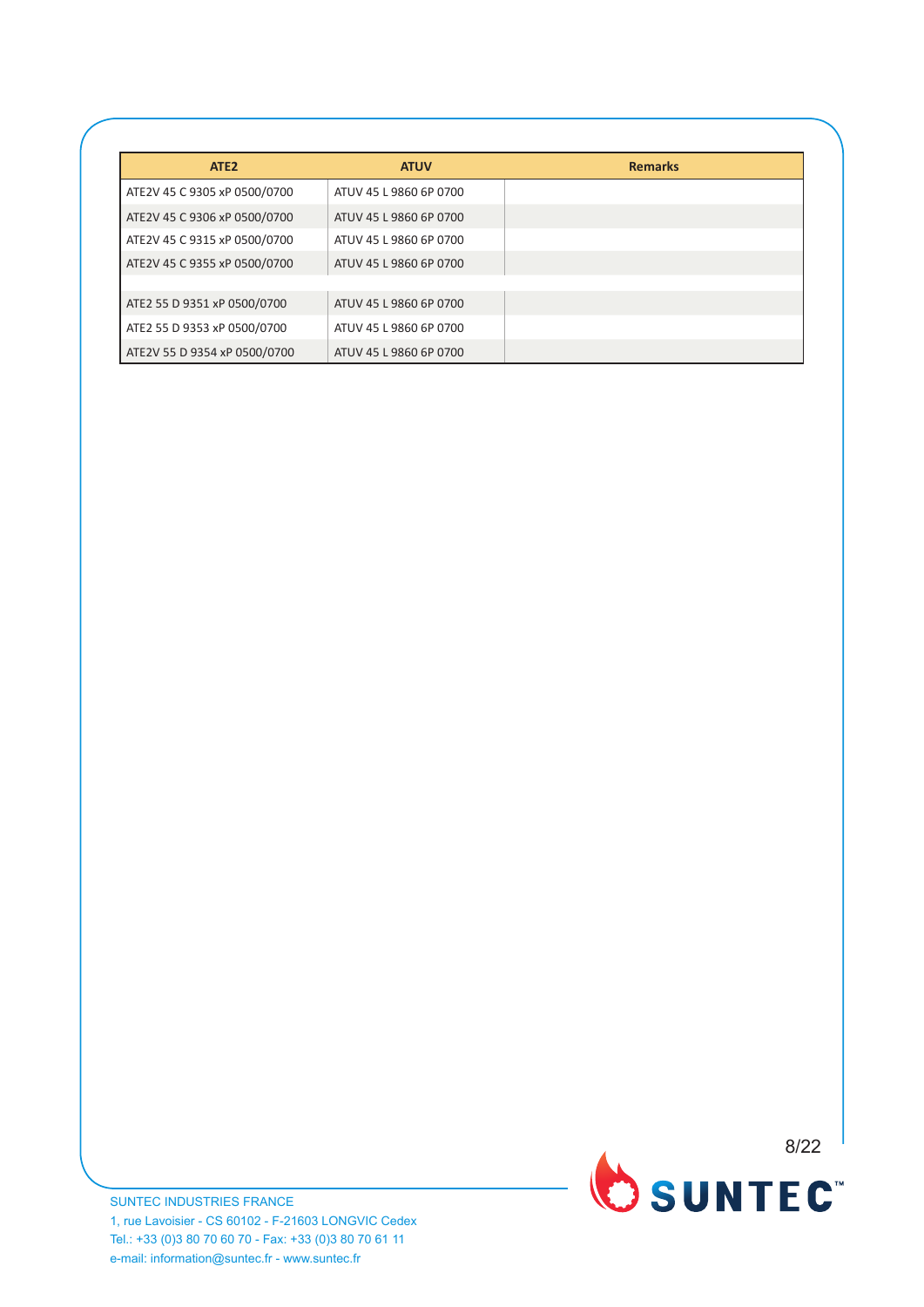#### **Interchangeability list - Danfoss/Suntec**

| <b>DANFOSS</b>      | <b>SUNTEC</b>                      | <b>Remarks</b>                                                               |
|---------------------|------------------------------------|------------------------------------------------------------------------------|
| BFP 10 L6 071N0272  | AE 57 C 7373 4P                    |                                                                              |
| BFP 10 L6 071N0276  | AE 57 C 7373 4P                    | AE to convert in one-pipe configuration                                      |
| BFP 10 L8 071N6111  | AE 67 C 7361 4P                    |                                                                              |
| BFP 10 L11 071N6107 | AE 77 C 7380 2P                    |                                                                              |
| BFP 10 L13 071N6103 | AE 97 C 7390 2P                    | + Kit 991492                                                                 |
| BFP 10 R3 071N0177  | AUV 47 R 9876 6P 0700 + Kit 991401 |                                                                              |
| BFP 10 R3 071N0288  | AUV 47 R 9876 6P 0700 + Kit 991401 | AUV to convert in one-pipe configuration                                     |
| BFP 10 R5 071N0166  | AUV 47 R 9876 6P 0700 + Kit 991401 |                                                                              |
| BFP 10 R6 071N0273  | AN V 57 A 7359 4P                  | AN: Hydraulic cut-off, 14 bars max.                                          |
| BFP 10 R6 071N0277  | AN V 57 A 7359 4P                  | AN: Hydraulic cut-off, 14 bars max., to<br>convert in one-pipe configuration |
| BFP 10 R8 071N6112  | AN 67 A 7345 4P                    | AN: Hydraulic cut-off                                                        |
| BFP 10 R11 071N6108 | AN 77 A 7346 2P                    | AN: Hydraulic cut-off                                                        |
| BFP 10 R13 071N6104 | AN 97 A 7391 2P                    | AN: Hydraulic cut-off                                                        |
| BFP 11 L3 071N0101  | AUV 47 L 9877 6P 0700              |                                                                              |
| BFP 11 L3 071N0114  | AUV 47 L 9877 6P 0700              |                                                                              |
| BFP 11 L3 071N0141  | AUV 47 L 9877 6P 0700              | AUV to convert in one-pipe configuration                                     |
| BFP 11 L3 071N0142  | AUV 47 L 9877 6P 0700              | AUV to convert in one-pipe configuration                                     |
| BFP 11 L3 071N0144  | AUV 47 L 9877 6P 0700              |                                                                              |
| BFP 11 L3 071N0146  | AUV 47 L 9877 6P 0700              |                                                                              |
| BFP 11 L3 071N0152  | AUV 47 L 9877 6P 0700              |                                                                              |
| BFP 11 L3 071N0153  | AUV 47 L 9877 6P 0700              | AUV: Change the coil (24V ref. 3713823SAV)                                   |
| BFP 11 L3 071N0184  | AUV 47 L 9877 6P 0700              |                                                                              |
| BFP 11 L3 071N0210  | AUV 47 L 9877 6P 0700              |                                                                              |
| BFP 11 L3 071N0213  | AUV 47 L 9877 6P 0700              |                                                                              |
| BFP 11 L3 071N7141  | AUV 47 L 9877 6P 0700              |                                                                              |
| BFP 11 L5 071N0105  | AUV 47 L 9877 6P 0700              |                                                                              |
| BFP 11 L5 071N0178  | AUV 47 L 9877 6P 0700              |                                                                              |
| BFP 11 L6 071N1270  | AS 57 C 1583 6P 0700               | AS: 14 bars max.                                                             |
| BFP 11 L6 071N1274  | AS 57 C 1583 6P 0700               | AS: 14 bars max., to convert in one-pipe<br>configuration                    |
| BFP 11 L8 071N6109  | AL 65 C 9589 6P 0700               | AL: 15 bars max.                                                             |
| BFP 11 R3 071N0143  | AUV 47 R 9876 6P 0700              |                                                                              |
| BFP 11 R3 071N0145  | AUV 47 R 9876 6P 0700              |                                                                              |
| BFP 11 R3 071N0155  | AUV 47 R 9876 6P 0700              |                                                                              |
| BFP 11 R3 071N0181  | AUV 47 R 9876 6P 0700              |                                                                              |

SB48-GB / Ed.9 - 16/07/2019 SB48-GB / Ed.9 - 16/07/2019

SUNTEC INDUSTRIES FRANCE 1, rue Lavoisier - CS 60102 - F-21603 LONGVIC Cedex Tel.: +33 (0)3 80 70 60 70 - Fax: +33 (0)3 80 70 61 11 e-mail: information@suntec.fr - www.suntec.fr

OSUNTEC<sup>®</sup> 9/22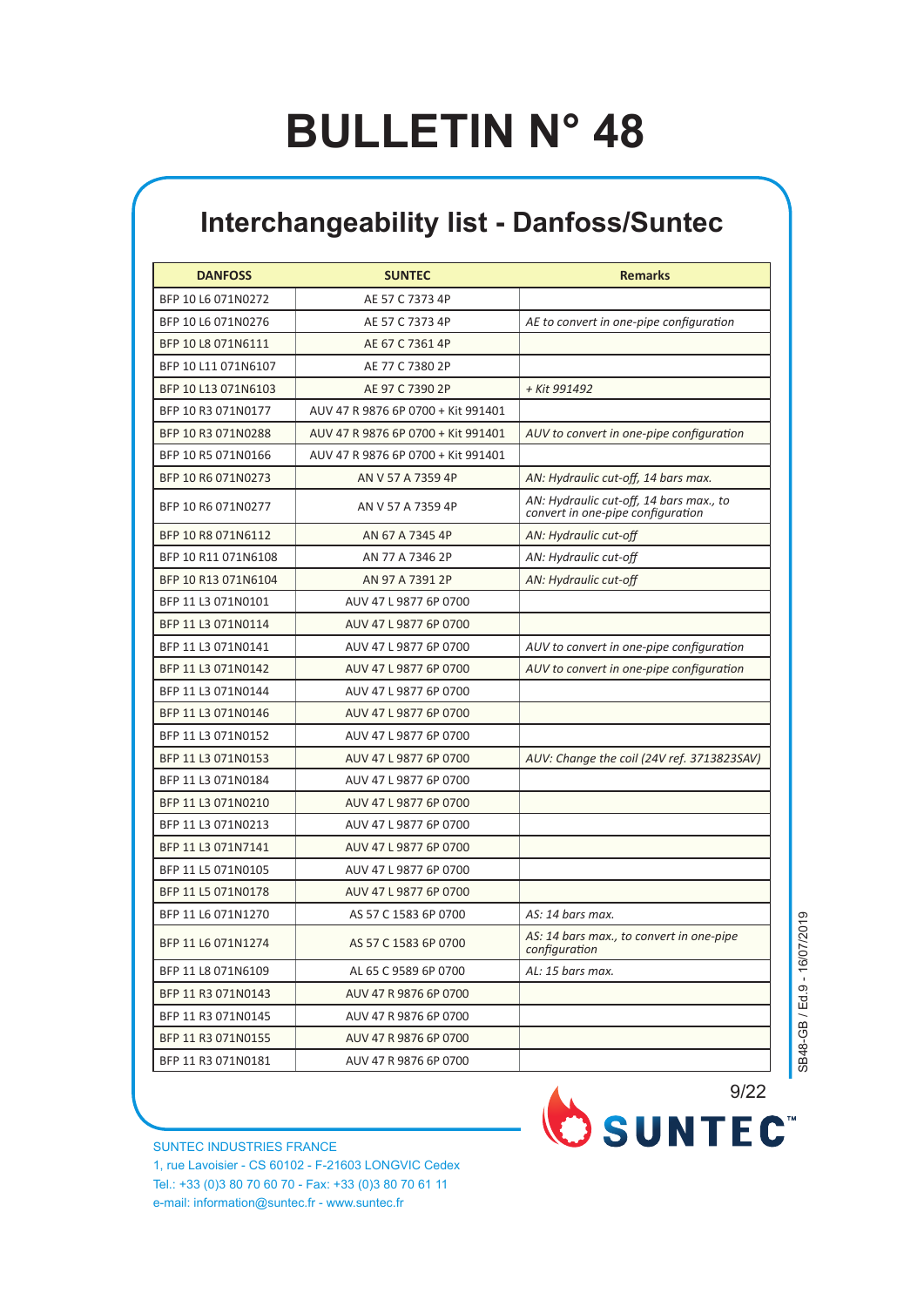| <b>DANFOSS</b>      | <b>SUNTEC</b>                      | <b>Remarks</b>                                         |
|---------------------|------------------------------------|--------------------------------------------------------|
| BFP 11 R3 071N0183  | AUV 47 R 9876 6P 0700              |                                                        |
| BFP 11 R3 071N7155  | AUV 47 R 9876 6P 0700              |                                                        |
| BFP 11 R6 071N0271  | AS 57 A 7591 4P 0700               |                                                        |
| BFP 11 R6 071N0275  | AS 57 A 7591 4P 0700               | AS to convert in one-pipe configuration                |
| BFP 11 R6 071N1271  | AS 57 A 7591 4P 0700               | AS: 14 bars max.                                       |
| BFP 11 R6 071N1275  | AS 57 A 7591 4P 0700               | AS: 14 bars max., to convert in one-pipe configuration |
| BFP 11 R8 071N6110  | AL 65 B 9532 6P 0700               |                                                        |
| BFP 11 R11 071N6106 | AL 75 B 9539 6P 0700               | AL: 15 bars max. and left nozzle outlet                |
| BFP 12 L6 071N6217  | A2L 65 CK 9704 4P 0700             |                                                        |
| BFP 12 L8 071N6210  | A2L 65 CK 9704 4P 0700             |                                                        |
| BFP 12 L11 071N6202 | A2L 75 CK 9701 4P 0700             |                                                        |
| BFP 12 L13 071N6203 | A2L 95 D 9702 4P 0700              |                                                        |
| BFP 12 R6 071N6218  | A2L 65 A 9708 4P 0700              |                                                        |
| BFP 12 R8 071N6219  | A2L 65 A 9708 4P 0700              |                                                        |
| BFP 12 R11 071N6214 | A2L 95 B 9711 4P 0700              |                                                        |
| BFP 12 R13 071N6220 | A2L 95 B 9711 4P 0700              |                                                        |
| BFP 20 L3 071N0108  | AUV 47 L 9877 6P 0700 + Kit 991401 |                                                        |
| BFP 20 L3 071N0125  | AUV 47 L 9877 6P 0700 + Kit 991401 |                                                        |
| BFP 20 L3 071N0127  | AUV 47 L 9877 6P 0700 + Kit 991401 |                                                        |
| BFP 20 L3 071N0161  | AUV 47 L 9877 6P 0700 + Kit 991401 |                                                        |
| BFP 20 L3 071N0212  | AUV 47 L 9877 6P 0700 + Kit 991401 |                                                        |
| BFP 20 L3 071N0267  | AUV 47 L 9877 6P 0700 + Kit 991401 |                                                        |
| BFP 20 L5 071N0126  | AUV 47 L 9877 6P 0700 + Kit 991401 |                                                        |
| BFP 20 R3 071N0118  | AUV 47 R 9876 6P 0700 + Kit 991401 |                                                        |
| BFP 20 R3 071N0128  | AUV 47 R 9876 6P 0700 + Kit 991401 |                                                        |
| BFP 20 R3 071N0162  | AUV 47 R 9876 6P 0700 + Kit 991401 |                                                        |
| BFP 20 R3 071N0169  | AUV 47 R 9876 6P 0700 + Kit 991401 |                                                        |
| BFP 20 R3 071N0229  | AUV 47 R 9876 6P 0700 + Kit 991401 |                                                        |
| BFP 20 R3 071N0298  | AUV 47 R 9876 6P 0700 + Kit 991401 | AUV to convert in one-pipe configuration               |
| BFP 20 R5 071N0129  | AUV 47 R 9876 6P 0700 + Kit 991401 |                                                        |
| BFP 20 R5 071N0180  | AUV 47 R 9876 6P 0700 + Kit 991401 |                                                        |
| BFP 21 L2 071N2123  | AUV 47 L 9877 6P 0700              |                                                        |
| BFP 21 L3 071N0102  | AUV 47 L 9877 6P 0700              |                                                        |
| BFP 21 L3 071N0103  | AUV 47 L 9877 6P 0700              |                                                        |
| BFP 21 L3 071N0104  | AUV 47 L 9877 6P 0700              |                                                        |
| BFP 21 L3 071N0111  | AUV 47 L 9877 6P 0700              |                                                        |
| BFP 21 L3 071N0113  | AUV 47 L 9877 6P 0700              |                                                        |
| BFP 21 L3 071N0119  | AUV 47 L 9877 6P 0700              |                                                        |

10/22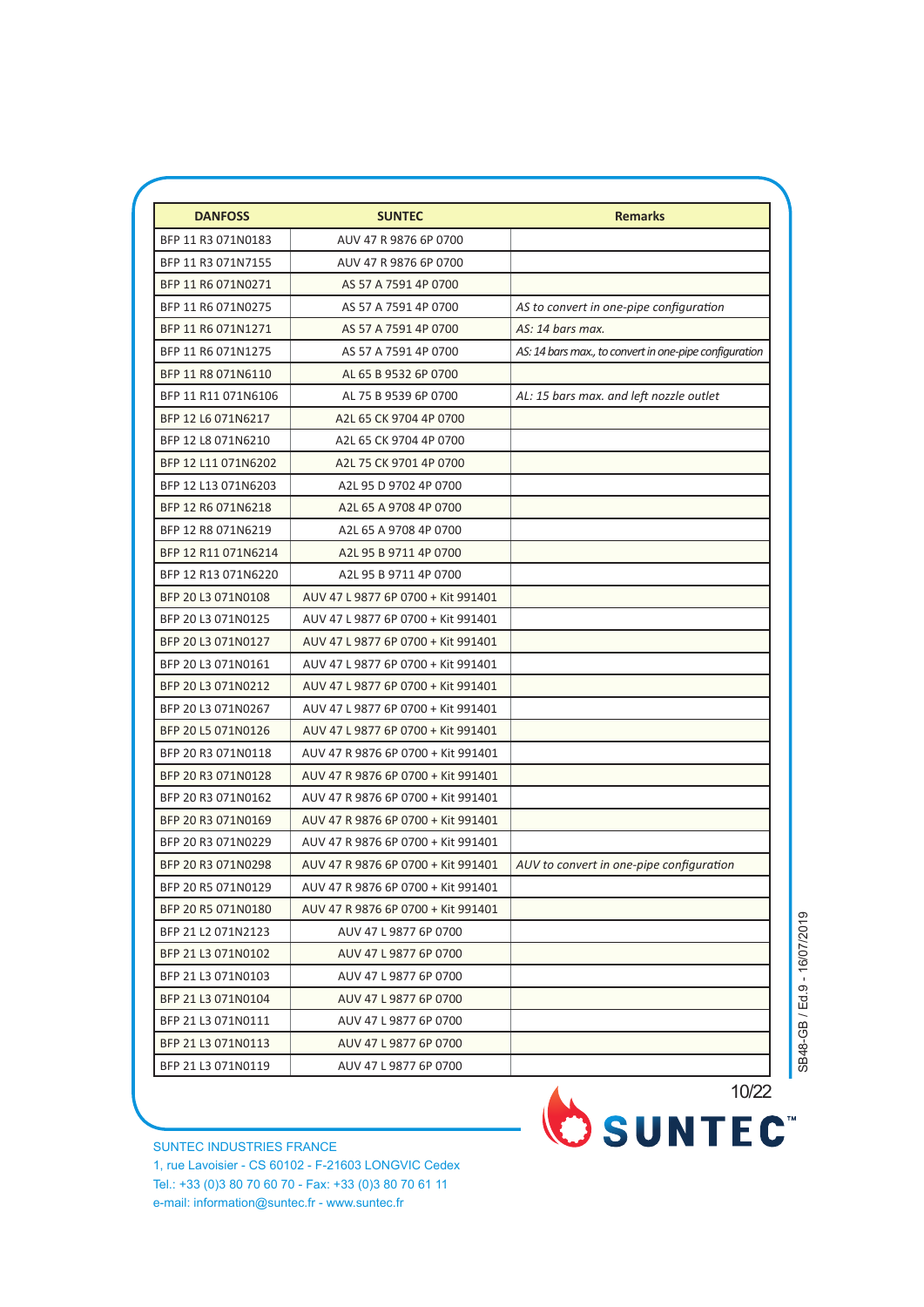| <b>DANFOSS</b>        | <b>SUNTEC</b>         | <b>Remarks</b>                              |
|-----------------------|-----------------------|---------------------------------------------|
| BFP 21 L3 071N0122    | AUV 47 L 9877 6P 0700 |                                             |
| BFP 21 L3 071N0123    | AUV 47 L 9877 6P 0700 | AUV: Change the coil (110V ref. 3713824SAV) |
| BFP 21 L3 071N0130    | AUV 47 L 9877 6P 0700 |                                             |
| BFP 21 L3 071N0132    | AUV 47 L 9877 6P 0700 |                                             |
| BFP 21 L3 071N0147    | AUV 47 L 9877 6P 0700 |                                             |
| BFP 21 L3 071N0148    | AUV 47 L 9877 6P 0700 |                                             |
| BFP 21 L3 071N0150    | AUV 47 L 9877 6P 0700 |                                             |
| BFP 21 L3 071N0151    | AUV 47 L 9877 6P 0700 |                                             |
| BFP 21 L3 071N0156    | AUV 47 L 9877 6P 0700 | AUV to convert in one-pipe configuration    |
| BFP 21 L3 071N0164    | AUV 47 L 9877 6P 0700 |                                             |
| BFP 21 L3 071N0170    | AUV 47 L 9877 6P 0700 |                                             |
| BFP 21 L3 071N0175    | AUV 47 L 9877 6P 0700 |                                             |
| BFP 21 L3 071N0176    | AUV 47 L 9877 6P 0700 | AUV: Change the coil (110V ref. 3713824SAV) |
| BFP 21 L3 071N0179    | AUV 47 L 9877 6P 0700 |                                             |
| BFP 21 L3 071N0182    | AUV 47 L 9877 6P 0700 |                                             |
| BFP 21 L3 071N0185    | AUV 47 L 9877 6P 0700 |                                             |
| BFP 21 L3 071N0189    | AUV 47 L 9877 6P 0700 | AUV: Change the coil (24V ref. 3713823SAV)  |
| BFP 21 L3 071N0193    | AUV 47 L 9877 6P 0700 |                                             |
| BFP 21 L3 071N0197    | AUV 47 L 9877 6P 0700 |                                             |
| BFP 21 L3 071N0204    | AUV 47 L 9877 6P 0700 |                                             |
| BFP 21 L3 071N0209    | AUV 47 L 9877 6P 0700 |                                             |
| BFP 21 L3 071N0217    | AUV 47 L 9877 6P 0700 |                                             |
| BFP 21 L3 071N0226    | AUV 47 L 9877 6P 0700 |                                             |
| BFP 21 L3 071N0228    | AUV 47 L 9877 6P 0700 |                                             |
| BFP 21 L3 071N0295    | AUV 47 L 9877 6P 0700 |                                             |
| BFP 21 L3 071N1214    | AUV 47 L 9877 6P 0700 | AUV to convert in one-pipe configuration    |
| BFP 21 L3 071N1217    | AUV 47 L 9877 6P 0700 |                                             |
| BFP 21 L3 071N1219    | AUV 47 L 9877 6P 0700 |                                             |
| BFP 21 L3 071N7170    | AUV 47 L 9877 6P 0700 |                                             |
| BFP 21 L3 L2 071N2130 | AUV 47 L 9877 6P 0700 |                                             |
| BFP 21 L3 LE 071N2103 | AUV 47L 9877 6P 0700  |                                             |
| BFP 21 L3 LE 071N2104 | AUV 47L 9877 6P 0700  |                                             |
| BFP 21 L3 LE 071N2108 | AUV 47L 9877 6P 0700  |                                             |
| BFP 21 L3 LE 071N2110 | AUV 47L 9877 6P 0700  |                                             |
| BFP 21 L3 LE 071N2112 | AUV 47L 9877 6P 0700  |                                             |
| BFP 21 L3 LE 071N2113 | AUV 47L 9877 6P 0700  |                                             |
| BFP 21 L3 LE 071N2114 | AUV 47L 9877 6P 0700  |                                             |

SUNTEC INDUSTRIES FRANCE 1, rue Lavoisier - CS 60102 - F-21603 LONGVIC Cedex Tel.: +33 (0)3 80 70 60 70 - Fax: +33 (0)3 80 70 61 11 e-mail: information@suntec.fr - www.suntec.fr

3/7 11/22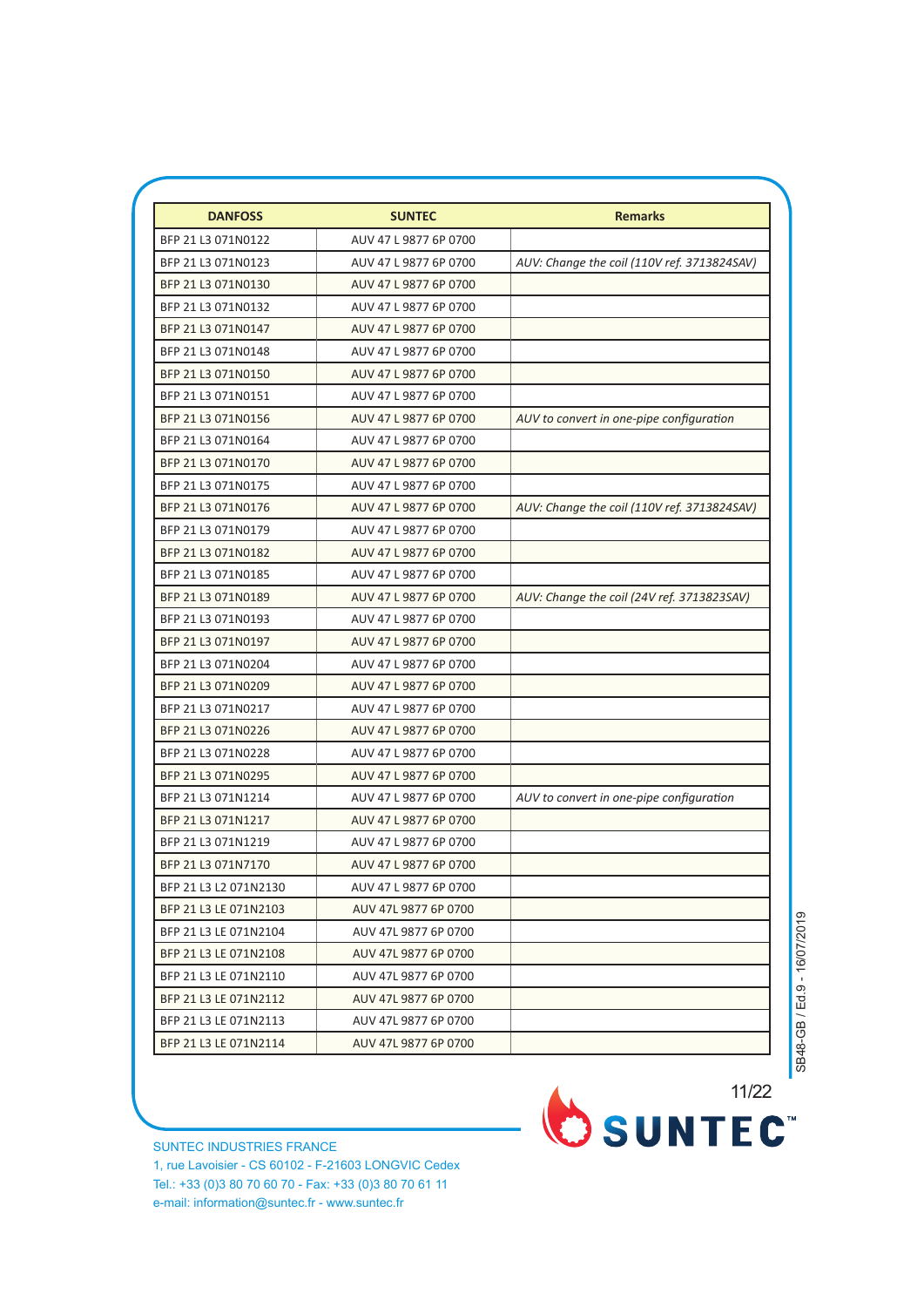| <b>DANFOSS</b>          | <b>SUNTEC</b>         | <b>Remarks</b>                           |
|-------------------------|-----------------------|------------------------------------------|
| BFP 21 L3 LE 071N2118   | AUV 47L 9877 6P 0700  |                                          |
| BFP 21 L3 LE 071N2119   | AUV 47L 9877 6P 0700  |                                          |
| BFP 21 L3 LE 071N3118   | AUV 47 L 9877 6P 0700 |                                          |
| BFP 21 L3 LE 071N3119   | AUV 47 L 9877 6P 0700 |                                          |
| BFP 21 L3 LE 071N4105   | AUV 47L 9877 6P 0700  |                                          |
| BFP 21 L3 LE-S 071N0233 | AUV 47L 9877 6P 0700  |                                          |
| BFP 21 L3 LE-S 071N0264 | AUV 47L 9877 6P 0700  |                                          |
| BFP 21 L3 LE-S 071N2116 | AUV 47L 9877 6P 0700  |                                          |
| BFP 21 L3 LE-S 071N2125 | AUV 47L 9877 6P 0700  |                                          |
| BFP 21 L3 LE-S 071N2128 | AUV 47L 9877 6P 0700  |                                          |
| BFP 21 L3 LE-S 071N2225 | AUV 47L 9877 6P 0700  |                                          |
| BFP 21 L3 LE-S 071N2303 | AUV 47L 9877 6P 0700  |                                          |
| BFP 21 L3 LE-S 071N3136 | AUV 47 L 9877 6P 0700 |                                          |
| BFP 21 L3 LE-S 071N3225 | AUV 47 L 9877 6P 0700 |                                          |
| BFP 21 L5 071N0107      | AUV 47 L 9877 6P 0700 |                                          |
| BFP 21 L5 071N0116      | AUV 47 L 9877 6P 0700 |                                          |
| BFP 21 L5 071N0158      | AUV 47 L 9877 6P 0700 |                                          |
| BFP 21 L5 071N0172      | AUV 47 L 9877 6P 0700 |                                          |
| BFP 21 L5 071N0194      | AUV 47 L 9877 6P 0700 |                                          |
| BFP 21 L5 071N0202      | AUV 47 L 9877 6P 0700 |                                          |
| BFP 21 L5 071N0227      | AUV 47 L 9877 6P 0700 |                                          |
| BFP 21 L5 071N0292      | AUV 47 L 9877 6P 0700 |                                          |
| BFP 21 L5 071N7172      | AUV 47 L 9877 6P 0700 |                                          |
| BFP 21 L5 LE-S 071N2131 | AUV 47L 9877 6P 0700  |                                          |
| BFP 21 R3 071N0109      | AUV 47 R 9876 6P 0700 |                                          |
| BFP 21 R3 071N0112      | AUV 47 R 9876 6P 0700 |                                          |
| BFP 21 R3 071N0136      | AUV 47 R 9876 6P 0700 |                                          |
| BFP 21 R3 071N0154      | AUV 47 R 9876 6P 0700 |                                          |
| BFP 21 R3 071N0157      | AUV 47 R 9876 6P 0700 | AUV to convert in one-pipe configuration |
| BFP 21 R3 071N0167      | AUV 47 R 9876 6P 0700 |                                          |
| BFP 21 R3 071N0171      | AUV 47 R 9876 6P 0700 |                                          |
| BFP 21 R3 071N0198      | AUV 47 R 9876 6P 0700 |                                          |
| BFP 21 R3 071N0208      | AUV 47 R 9876 6P 0700 |                                          |
| BFP 21 R3 071N0214      | AUV 47 R 9876 6P 0700 |                                          |
| BFP 21 R3 071N0215      | AUV 47 R 9876 6P 0700 |                                          |
| BFP 21 R3 071N0231      | AUV 47 R 9876 6P 0700 | AUV to convert in one-pipe configuration |
| BFP 21 R3 071N1215      | AUV 47 R 9876 6P 0700 | AUV to convert in one-pipe configuration |
| BFP 21 R3 071N7171      | AUV 47 R 9876 6P 0700 |                                          |

SUNTEC INDUSTRIES FRANCE 1, rue Lavoisier - CS 60102 - F-21603 LONGVIC Cedex Tel.: +33 (0)3 80 70 60 70 - Fax: +33 (0)3 80 70 61 11 e-mail: information@suntec.fr - www.suntec.fr

12/22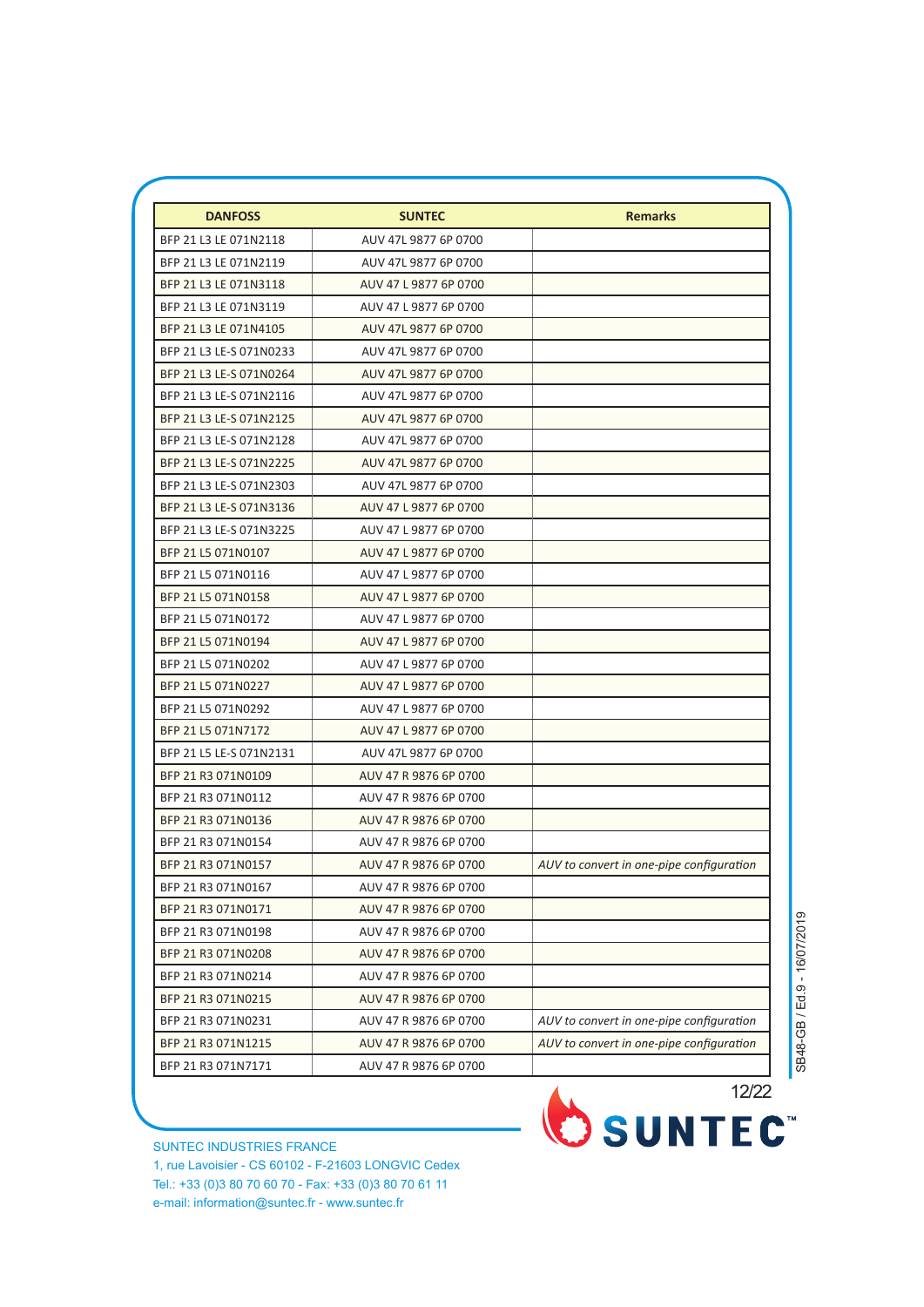| <b>DANFOSS</b>          | <b>SUNTEC</b>          | <b>Remarks</b>                              |
|-------------------------|------------------------|---------------------------------------------|
| BFP 21 R5 071N0120      | AUV 47 R 9876 6P 0700  |                                             |
| BFP 21 R5 071N0159      | AUV 47 R 9876 6P 0700  |                                             |
| BFP 21 R5 071N0163      | AUV 47 R 9876 6P 0700  |                                             |
| BFP 21 R5 071N0165      | AUV 47 R 9876 6P 0700  |                                             |
| BFP 21 R5 071N0173      | AUV 47 R 9876 6P 0700  |                                             |
| BFP 21 R5 071N0195      | AUV 47 R 9876 6P 0700  |                                             |
| BFP 21 R5 071N0207      | AUV 47 R 9876 6P 0700  |                                             |
| BFP 21 R5 071N7173      | AUV 47 R 9876 6P 0700  |                                             |
| BFP 31 L3 071N0115      | AUV 47 L 9877 6P 0700  |                                             |
| BFP 31 L3 071N0133      | AUV 47 L 9877 6P 0700  | AUV to convert in one-pipe configuration    |
| BFP 31 L3 071N0149      | AUV 47 L 9877 6P 0700  |                                             |
| BFP 31 L3 071N0190      | AUV 47 L 9877 6P 0700  |                                             |
| BFP 31 L3 071N0191      | AUV 47 L 9877 6P 0700  |                                             |
| BFP 31 L3 071N0192      | AUV 47 L 9877 6P 0700  |                                             |
| BFP 31 L3 071N1201      | AUV 47 L 9877 6P 0700  |                                             |
| BFP 31 L3 071N1203      | AUV 47 L 9877 6P 0700  |                                             |
| BFP 31 L3 LE 071N2109   | AUV 47L 9877 6P 0700   |                                             |
| BFP 41 L3 071N0135      | AUV 47 L 9877 6P 0700  |                                             |
| BFP 41 L3 071N0160      | AUV 47 L 9877 6P 0700  | AUV: Coil on top                            |
| BFP 41 L3 071N0174      | AUV 47 L 9877 6P 0700  | AUV: Coil on top                            |
| BFP 41 L3 071N0188      | AUV 47 L 9877 6P 0700  | AUV: Coil on top                            |
| BFP 41 L3 071N0224      | AUV 47 L 9877 6P 0700  | AUV: Coil on top                            |
| BFP 41 L3 071N0225      | AUV 47 L 9877 6P 0700  | AUV: Coil on top                            |
| BFP 41 L3 071N1213      | AUV 47 L 9877 6P 0700  | AUV: Coil on top                            |
| BFP 41 L3 071N7174      | AUV 47 L 9877 6P 0700  | AUV: Coil on top                            |
| BFP 41 L3 LE-S 071N3137 | AUV 47 L 9877 6P 0700  | AUV: Coil on top                            |
| BFP 41 R3 071N0137/138  | AUV 47 R 9876 6P 0700  | AUV: Coil on top                            |
| BFP 41 R3 071N0196      | AUV 47 R 9876 6P 0700  | AUV: Coil on top                            |
| BFP 41 R3 071N0235      | AUV 47 R 9876 6P 0700  | AUV: Coil on top                            |
| BFP 41 R3 071N7137      | AUV 47 R 9876 6P 0700  | AUV: Coil on top                            |
| BFP 51 L6 071N6204      | AP2 65C 9511 4P 0700   |                                             |
| BFP 51 L8 071N6222      | AP2 65C 9511 4P 0700   |                                             |
| BFP 51 L11 071N6205     | AP2 95C 9590 4P 0700   |                                             |
| BFP 51 L13 071N6225     | AP2 95C 9590 4P 0700   |                                             |
| BFP 51 R6 071N6221      | AP2 65B 9523 4P 0700   |                                             |
| BFP 51 R8 071N6223      | AP2 65B 9523 4P 0700   |                                             |
| BFP 52 L6 071N6206      | ATUV 45 L 9860 6P 0700 | $ATUV: P1=2-12 bars$<br>BFP52: P1=7-15 bars |

SUNTEC INDUSTRIES FRANCE 1, rue Lavoisier - CS 60102 - F-21603 LONGVIC Cedex Tel.: +33 (0)3 80 70 60 70 - Fax: +33 (0)3 80 70 61 11 e-mail: information@suntec.fr - www.suntec.fr

13/22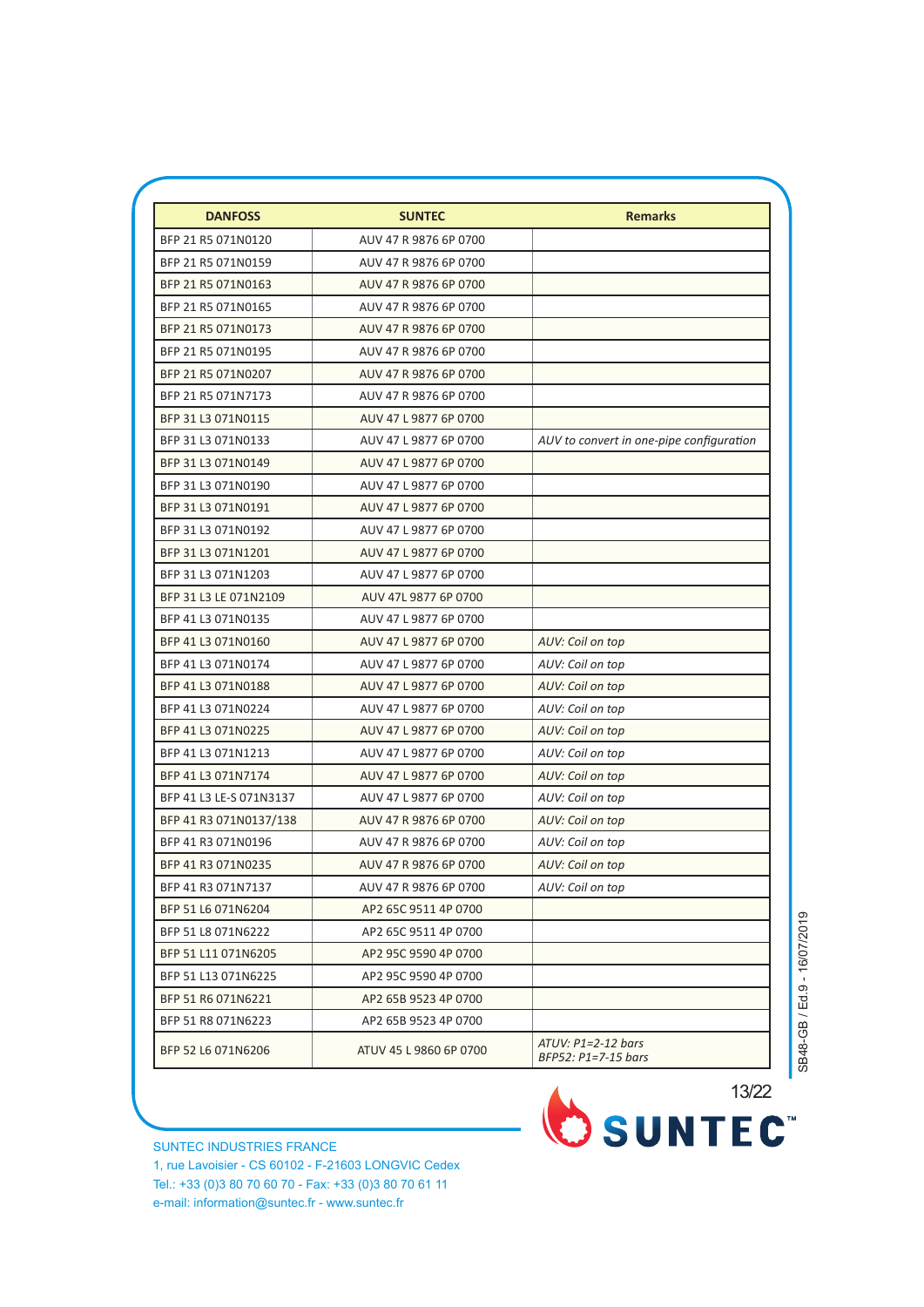| <b>DANFOSS</b>           | <b>SUNTEC</b>          | <b>Remarks</b>                                                                            |
|--------------------------|------------------------|-------------------------------------------------------------------------------------------|
| BFP 52 L8 071N6207       | AT2 65C 9556 4P 0700   |                                                                                           |
| BFP 52 L11 071N6209      | AT2 75C 9583 4P 0700   |                                                                                           |
| BFP 52 L13 071N6211      | AT2 95C 9585 4P 0700   |                                                                                           |
| BFP 52 R6 071N6227       | ATUV 45 R 9861 6P 0700 | ATUV: P1=2-12 bars, nozzle= up to 3<br>GPH @1,8 cSt & 5 GPH @5 cSt<br>BFP52: P1=7-15 bars |
| BFP 52 R8 071N6208       | AT2 65B 9587 4P 0700   |                                                                                           |
| BFP 52 R11 071N6210      | AT2 75B 9591 4P 0700   |                                                                                           |
| BFP 52 R13 071N6212      | AT2 95B 9592 4P 0700   |                                                                                           |
| BFP 52E L3 071N2201      | ATUV 45 L 9860 6P 0700 | $ATUV: P1=2-12 bars$<br>BFP52E: P1=7-15 bars                                              |
| BFP 52E L3 071N2209      | ATUV 45 L 9860 6P 0700 | $ATUV: P1=2-12 bars$<br>BFP52E: P1=7-15 bars                                              |
| BFP 52E L3 071N2211      | ATUV 45 L 9860 6P 0700 | $ATUV: P1=2-12 bars$<br>BFP52E: P1=7-15 bars                                              |
| BFP 52E L3 071N2213      | ATUV 45 L 9860 6P 0700 | $ATUV: P1=2-12 bars$<br>BFP52E: P1=7-15 bars                                              |
| BFP 52E L3 071N2264      | ATUV 45 L 9860 6P 0700 | $ATUV: P1=2-12 bars$<br>BFP52E: P1=7-15 bars                                              |
| BFP 52E L3 071N3201      | ATUV 45 L 9860 6P 0700 | $ATUV: P1=2-12 bars$<br>BFP52E: P1=7-15 bars                                              |
| BFP 52E L3 LE-S 071N2222 | ATUV 45 L 9860 6P 0700 | $ATUV: P1=2-12 bars$<br>BFP52E: P1=7-15 bars                                              |
| BFP 52E L3 LE-S 071N3213 | ATUV 45 L 9860 6P 0700 | $ATUV: P1=2-12 bars$<br>BFP52E: P1=7-15 bars                                              |
| BFP 52E L3 LE-S 071N3214 | ATUV 45 L 9860 6P 0700 | $ATUV: P1=2-12 bars$<br>BFP52E: P1=7-15 bars                                              |
| BFP 52E L3 LE-S 071N3215 | ATUV 45 L 9860 6P 0700 | $ATUV: P1=2-12 bars$<br>$BFP52E: P1=7-15$ bars                                            |
| BFP 52E L3 LE-S 071N4222 | ATUV 45 L 9860 6P 0700 | $ATUV: P1=2-12 bars$<br>BFP52E: P1=7-15 bars                                              |
| BFP 52E L5 071N2202      | ATUV 45 L 9860 6P 0700 | $ATUV: P1=2-12 bars$<br>BFP52E: P1=7-15 bars                                              |
| BFP 52E L5 071N2205      | ATUV 45 L 9860 6P 0700 | $ATUV: P1=2-12 bars$<br>BFP52E: P1=7-15 bars                                              |
| BFP 52E L5 071N2212      | ATUV 45 L 9860 6P 0700 | $ATUV: P1=2-12 bars$<br>BFP52E: P1=7-15 bars                                              |
| BFP 52E L5 071N2217      | ATUV 45 L 9860 6P 0700 | $ATUV: P1=2-12 bars$<br>BFP52E: P1=7-15 bars                                              |
| BFP 52E L5 071N2220      | ATUV 45 L 9860 6P 0700 | $ATUV: P1=2-12 bars$<br>BFP52E: P1=7-15 bars                                              |
| BFP 52E L5 071N2265      | ATUV 45 L 9860 6P 0700 | $ATUV: P1=2-12 bars$<br>BFP52E: P1=7-15 bars                                              |
| BFP 52E L5 071N3202      | ATUV 45 L 9860 6P 0700 | $ATUV: P1=2-12 bars$<br>BFP52E: P1=7-15 bars                                              |
| BFP 52E R3 071N2203      | ATUV 45 R 9861 6P 0700 | ATUV: P1=2-12 bars<br>BFP52E: P1=7-15 bars                                                |
|                          |                        |                                                                                           |

6/7 14/22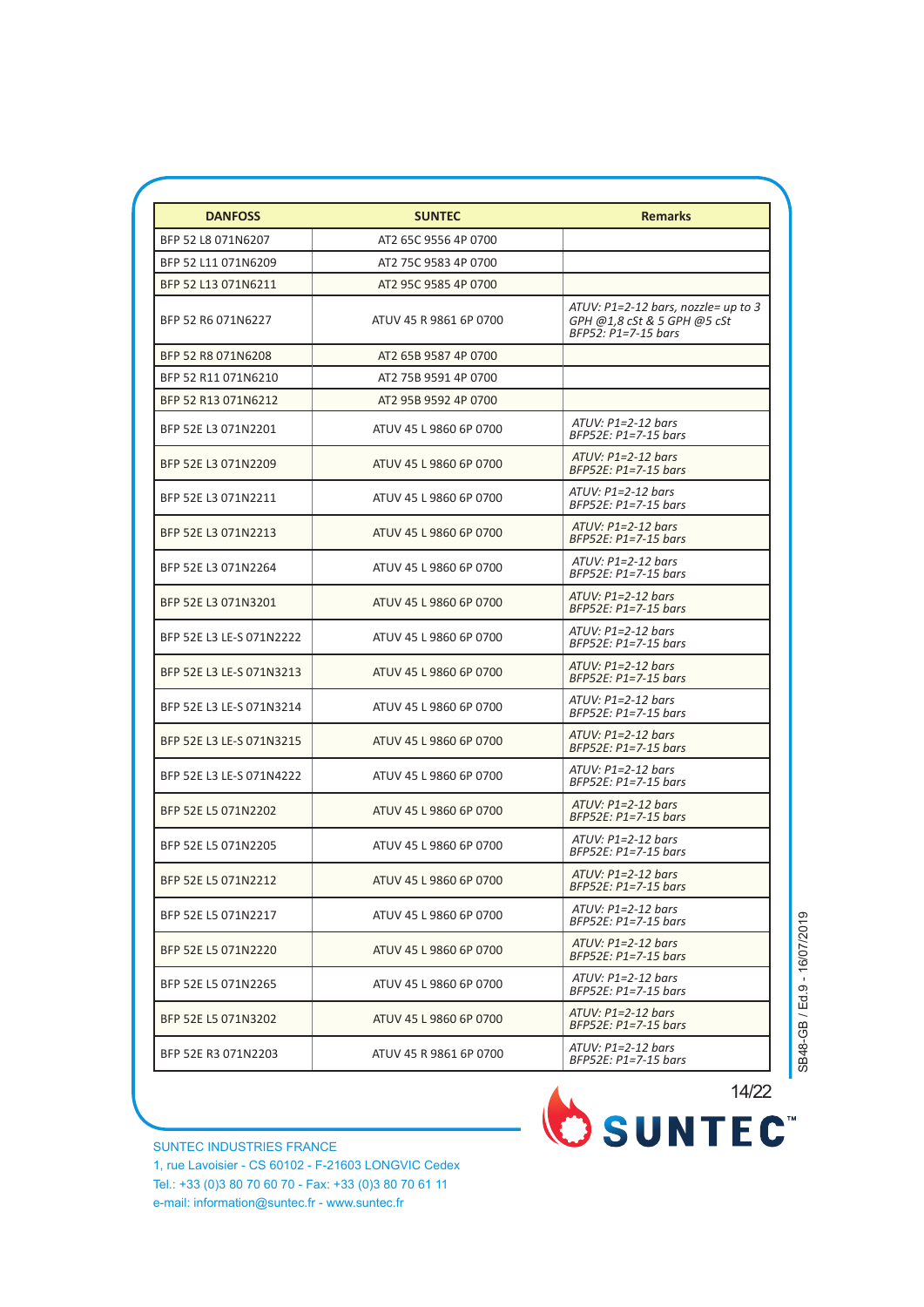| <b>DANFOSS</b>      | <b>SUNTEC</b>          | <b>Remarks</b>                                 |
|---------------------|------------------------|------------------------------------------------|
| BFP 52E R3 071N3203 | ATUV 45 R 9861 6P 0700 | $ATUV: P1=2-12$ bars<br>BFP52E: P1=7-15 bars   |
| BFP 52E R5 071N2204 | ATUV 45 R 9861 6P 0700 | $ATUV: P1=2-12 bars$<br>BFP52E: P1=7-15 bars   |
| BFP 52E R5 071N3204 | ATUV 45 R 9861 6P 0700 | $ATUV: P1=2-12 bars$<br>$BFP52E: P1=7-15 bars$ |
| BFP 53 L6 071N6213  | AT3 55C 9550 4P 0700   |                                                |
| BFP 53 L8 071N6229  | AT3 65C 9561 4P 0700   |                                                |

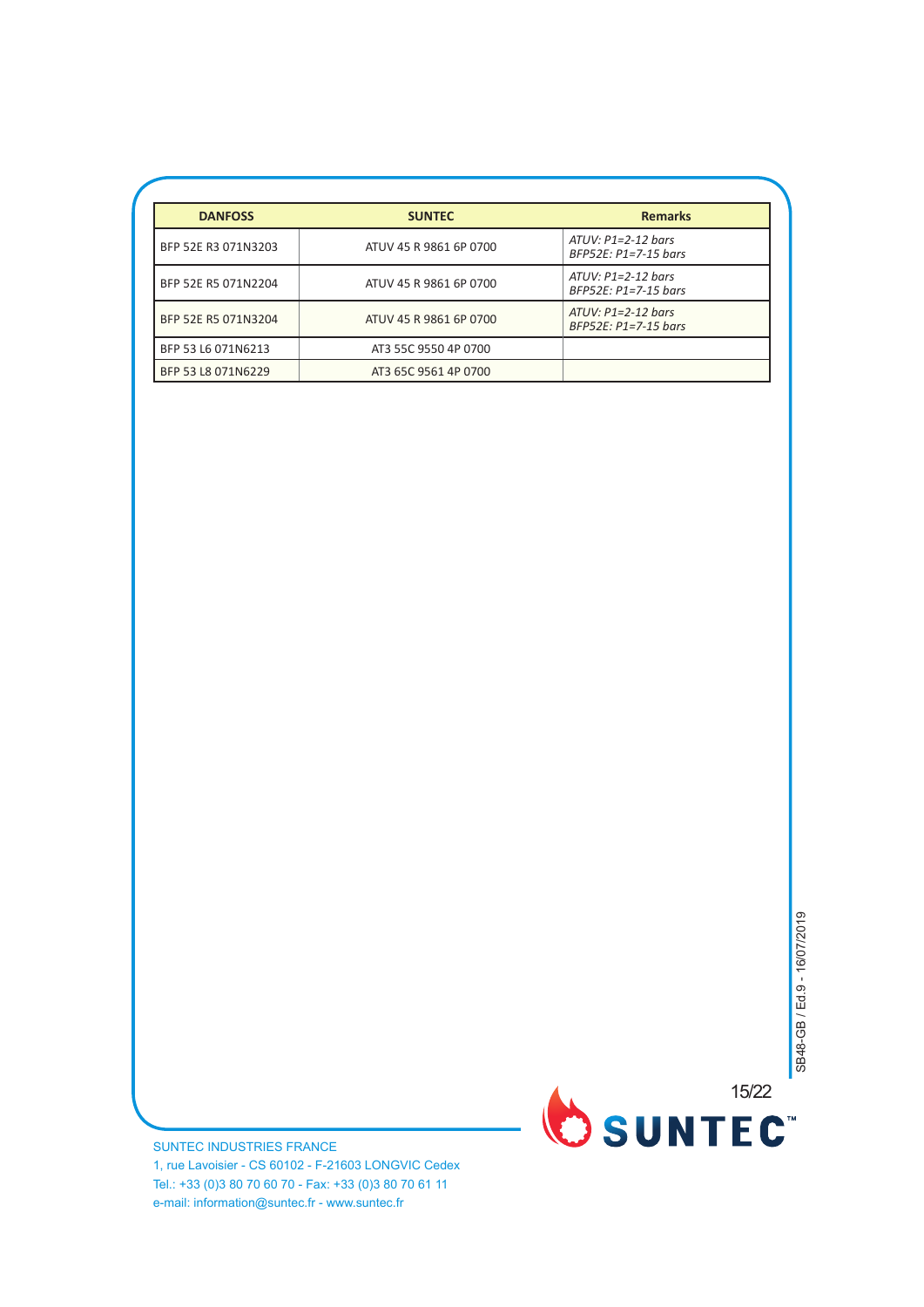#### **Interchangeability list - Delta/Suntec**

| <b>DELTA</b> | <b>SUNTEC</b>         | <b>Remarks</b>                                                  |
|--------------|-----------------------|-----------------------------------------------------------------|
| $A1-L1$      | AUV 47 L 9877 6P 0700 | AUV to convert in one-pipe configuration                        |
| $A1-L2$      | AUV 47 L 9877 6P 0700 |                                                                 |
| A1-R1        | AUV 47 R 9876 6P 0700 | AUV to convert in one-pipe configuration                        |
| $A1-R2$      | AUV 47 R 9876 6P 0700 |                                                                 |
| $A2-L1$      | AUV 47 L 9877 6P 0700 | AUV to convert in one-pipe configuration                        |
| $A2-L2$      | AUV 47 L 9877 6P 0700 |                                                                 |
| A2-R1        | AUV 47 R 9876 6P 0700 | AUV to convert in one-pipe configuration                        |
| A2-R2        | AUV 47 R 9876 6P 0700 |                                                                 |
|              | AN 47 C 1342 6P       | AN : Left nozzle outlet*, to convert in one-pipe configuration  |
| AD1-L1       | AN 47 D 1339 6P       | AN : Right nozzle outlet*, to convert in one-pipe configuration |
|              | AN 47 C 1342 6P       | AN : Left nozzle outlet*                                        |
| AD1-L2       | AN 47 D 1339 6P       | AN : Right nozzle outlet*                                       |
|              | AN 47 A 1326 6P       | AN : Right nozzle outlet*, to convert in one-pipe configuration |
| AD1-R1       | AN 47 B 1395 6P       | AN : Left nozzle outlet*, to convert in one-pipe configuration  |
|              | AN 47 A 1326 6P       | AN : Right nozzle outlet*                                       |
| AD1-R2       | AN 47 B 1395 6P       | AN : Left nozzle outlet*                                        |
|              | AN 57 C 7349 4P       | AN : Left nozzle outlet*, to convert in one-pipe configuration  |
| AD2-L1       | AN 57 DK 1303 6P      | AN : Right nozzle outlet*, to convert in one-pipe configuration |
|              | AN 57 C 7349 4P       | AN : Left nozzle outlet*                                        |
| AD2-L2       | AN 57 DK 1303 6P      | AN : Right nozzle outlet*                                       |
|              | ANV 57 A 7359 4P      | AN : Right nozzle outlet*, to convert in one-pipe configuration |
| AD2-R1       | AN 57 B 1330 6P       | AN : Left nozzle outlet*, to convert in one-pipe configuration  |
|              | ANV 57 A 7359 4P      | AN : Right nozzle outlet*                                       |
| AD2-R2       | AN 57 B 1330 6P       | AN : Left nozzle outlet*                                        |
| V1LL1        | AN 47 D 1339 6P       | AUV to convert in one-pipe configuration                        |
| V1LL2        | AN 47 D 1339 6P       |                                                                 |
| V1LR1        | AN 47 C 1342 6P       | AUV to convert in one-pipe configuration                        |
| V1LR2        | AN 47 C 1342 6P       |                                                                 |
| V1RL1        | AN 47 A 1326 6P       | AUV to convert in one-pipe configuration                        |
| V1RL2        | AN 47 A 1326 6P       |                                                                 |
| V1RR1        | AN 47 B 1395 6P       | AUV to convert in one-pipe configuration                        |
| V1RR2        | AN 47 B 1395 6P       |                                                                 |
| V2LL1        | AN 57 D 1303 6P       | AUV to convert in one-pipe configuration                        |
| V2LL2        | AN 57 D 1303 6P       |                                                                 |

\*Seen from shaft end.

SUNTEC INDUSTRIES FRANCE 1, rue Lavoisier - CS 60102 - F-21603 LONGVIC Cedex Tel.: +33 (0)3 80 70 60 70 - Fax: +33 (0)3 80 70 61 11 e-mail: information@suntec.fr - www.suntec.fr

SB108-GB / Ed.4 - 11/07/2018 SB108-GB / Ed.4 - 11/07/2018

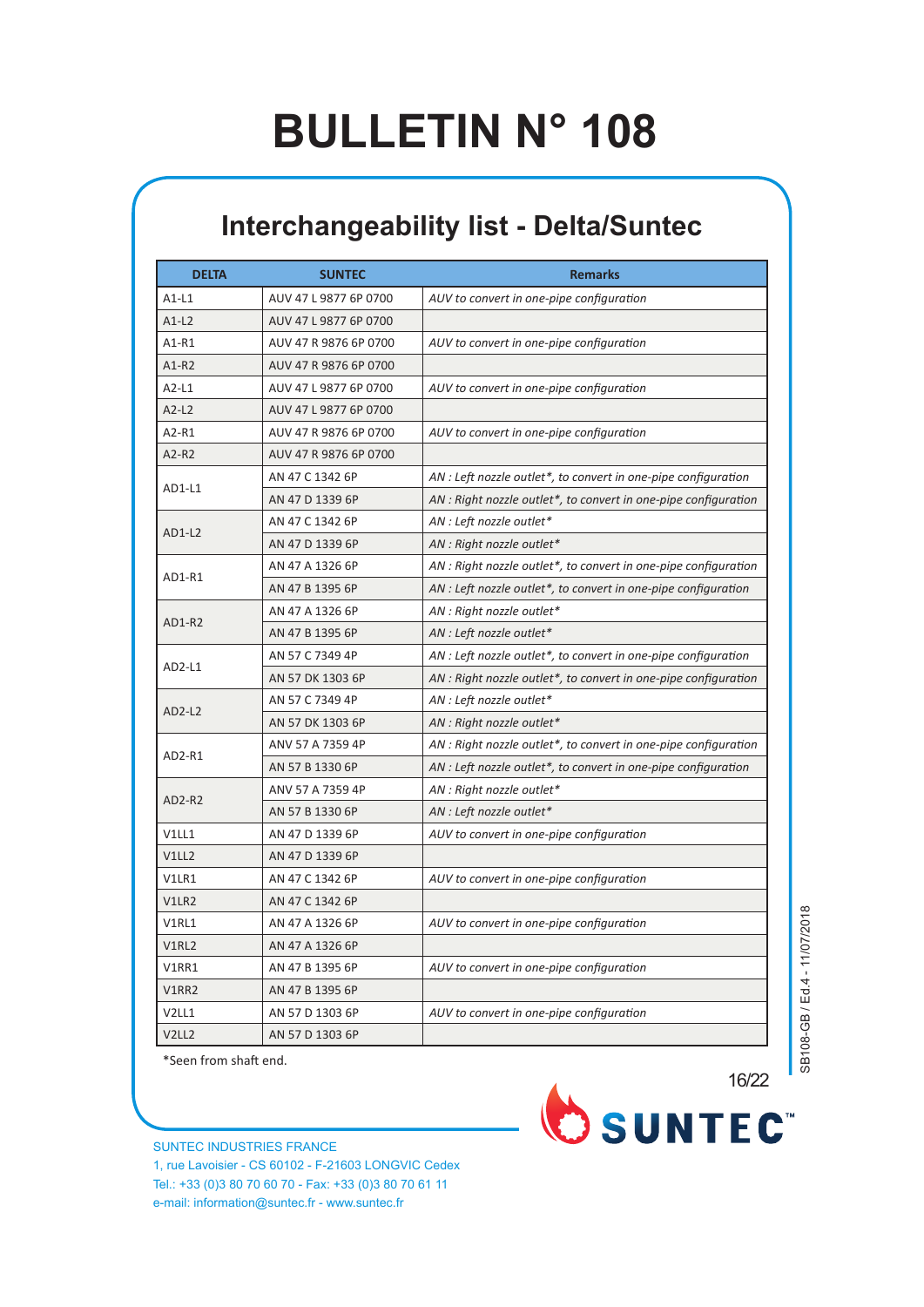| <b>DELTA</b>                    | <b>SUNTEC</b>         | <b>Remarks</b>                           |
|---------------------------------|-----------------------|------------------------------------------|
| V2LR1                           | AN 57 C 7349 4P       | AUV to convert in one-pipe configuration |
| V <sub>2</sub> LR <sub>2</sub>  | AN 57 C 7349 4P       |                                          |
| V <sub>2</sub> RL <sub>1</sub>  | ANV 57 A 7359 4P      | AUV to convert in one-pipe configuration |
| V <sub>2</sub> RL <sub>2</sub>  | ANV 57 A 7359 4P      |                                          |
| V <sub>2</sub> RR <sub>1</sub>  | AN 57 B 1330 6P       | AUV to convert in one-pipe configuration |
| V <sub>2</sub> RR <sub>2</sub>  | AN 57 B 1330 6P       |                                          |
| VD1LL1                          | AN 47 D 1339 6P       | AUV to convert in one-pipe configuration |
| <b>VD1112</b>                   | AN 47 D 1339 6P       |                                          |
| VD1LR1                          | AN 47 C 1342 6P       | AUV to convert in one-pipe configuration |
| VD1LR2                          | AN 47 C 1342 6P       |                                          |
| VD1RL1                          | AN 47 A 1326 6P       | AUV to convert in one-pipe configuration |
| VD1RL2                          | AN 47 A 1326 6P       |                                          |
| VD1RR1                          | AN 47 B 1395 6P       | AUV to convert in one-pipe configuration |
| VD1RR2                          | AN 47 B 1395 6P       |                                          |
| VD2LR1                          | AN 57 C 7349 4P       | AUV to convert in one-pipe configuration |
| VD2LR2                          | AN 57 C 7349 4P       |                                          |
| VD2LL2                          | AN 57 D 1303 6P       |                                          |
| VD2RL1                          | ANV 57 A 7359 4P      | AUV to convert in one-pipe configuration |
| VD <sub>2</sub> RL <sub>2</sub> | ANV 57 A 7359 4P      |                                          |
| VD2RR1                          | AN 57 B 1330 6P       | AUV to convert in one-pipe configuration |
| VD2RR2                          | AN 57 B 1330 6P       |                                          |
| VM1LL1                          | AUV 47 L 9877 6P 0700 | AUV to convert in one-pipe configuration |
| VM1LL2                          | AUV 47 L 9877 6P 0700 |                                          |
| VM1LR1                          | AUV 47 L 9877 6P 0700 | AUV to convert in one-pipe configuration |
| VM1LR2                          | AUV 47 L 9877 6P 0700 |                                          |
| VM1RL1                          | AUV 47 R 9876 6P 0700 | AUV to convert in one-pipe configuration |
| VM1RL2                          | AUV 47 R 9876 6P 0700 |                                          |
| VM1RR1                          | AUV 47 R 9876 6P 0700 | AUV to convert in one-pipe configuration |
| VM1RR2                          | AUV 47 R 9876 6P 0700 |                                          |
| VM2LL1                          | AUV 47 L 9877 6P 0700 | AUV to convert in one-pipe configuration |
| VM2LL2                          | AUV 47 L 9877 6P 0700 |                                          |
| VM2LR1                          | AUV 47 L 9877 6P 0700 | AUV to convert in one-pipe configuration |
| VM2LR2                          | AUV 47 L 9877 6P 0700 |                                          |
| VM2RL1                          | AUV 47 R 9876 6P 0700 | AUV to convert in one-pipe configuration |
| VM2RL2                          | AUV 47 R 9876 6P 0700 |                                          |
| VM2RR1                          | AUV 47 R 9876 6P 0700 | AUV to convert in one-pipe configuration |
| VM2RR2                          | AUV 47 R 9876 6P 0700 |                                          |

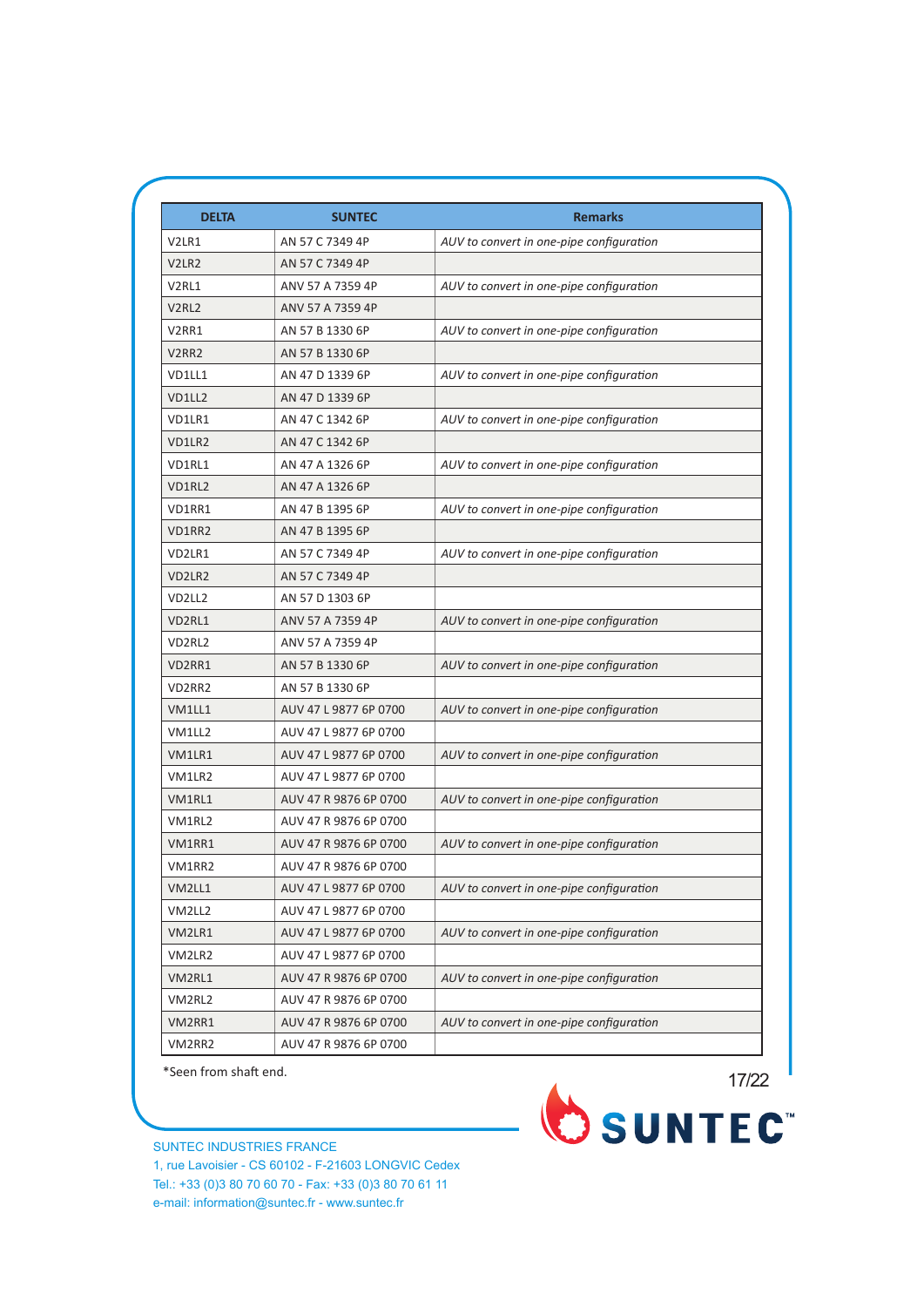#### **Interchangeability list - Eckerle/Suntec**

| <b>ECKERLE</b>        | <b>SUNTEC</b>          | <b>Remarks</b>                                                         |
|-----------------------|------------------------|------------------------------------------------------------------------|
| UNI 1.1 L5 L64 -10    | AN 47 C 1342 6P        | + G1/4 - G1/8 Adapters (kit 991557)                                    |
| UNI 1.1 L5 L64-M1     | AN 47 C 1342 6P        | + G1/4 - G1/8 Adapters (kit 991557)                                    |
| UNI 1.2 L1 L64-50     | AUV 47 L 9877 6P 0700  | + G1/4 - G1/8 Adapters (kit 991557)                                    |
| UNI 1.2 L5 L14-50     | AUV 47 L 9877 6P 0700  |                                                                        |
| UNI 1.2 L5 M14-50     | AUV 47 L 9877 6P 0700  |                                                                        |
| UNI 1.2 L5 M64-50-W   | AUV 47 L 9877 6P 0700  | + G1/4 - G1/8 Adapters (kit 991557)                                    |
| UNI 1.2 L62 M14-01-W  | AL 65 C 9589 6P 0700   |                                                                        |
| UNI 1.42 L6 A64-W     | ATUV 45 L 9860 6P 0700 | + G1/4 - G1/8 Adapters (kit 991557)                                    |
| UNI 1.72 L62 L14-W    | AL 75 CK 9534 6P 0700  |                                                                        |
| UNI 2.1 G22 L1 L10    | AN 47 C 1342 6P        | AN: Shaft with one flat (1),<br>no top pressure gauge port             |
| UNI 2.1 G41-21 L1 L10 | AN 47 C 1342 6P        | AN: Shaft with one flat (1)                                            |
| UNI 2.1 L1 L44-21     | AN 47 C 1342 6P        |                                                                        |
| UNI 2.1 L1 L44-H1-21  | AN 47 C 1342 6P        | AN: Shaft with one flat (1),<br>no top pressure gauge port             |
| UNI 2.1 L5 L40-21     | AN 47 C 1342 6P        | AN: Shaft with one flat (1)                                            |
| UNI 2.1 L5 L42-21     | AN 47 C 7342 4P        | AN: Shaft with one flat (1)<br>+ Hub adaptor Ø32-Ø54 (Ref. 3759833)    |
| UNI 2.1 L5 L44-21-05  | AN 47 C 1342 6P        |                                                                        |
| UNI 2.1 L5 R44-21     | AN 47 D 1339 6P        |                                                                        |
| UNI 2.1 L5 R94-05     | AN 47 D 1339 6P        | + G1/4 - G1/8 Adapters (kit 991557)<br>AN: Pressure range 7 - 14 bars  |
| UNI 2.1 L6 L54-05     | AN 67 C 1336 6P        | AN: Pressure range 7 - 14 bars                                         |
| <b>UNI 2.1 R1 L40</b> | AN 47 B 7327 4P        | AN: Shaft with one flat (1)                                            |
| UNI 2.1 R1 L44-21     | AN 47 B 7327 4P        |                                                                        |
| UNI 2.1 R5 L42-UI-21  | AN 47 B 7327 4P        | AN: Shaft with one flat (1)<br>+ Hub adaptor Ø32-Ø54 (Ref. 3759833)    |
| UNI 2.1 R5 L43-UI-21  | AN 47 B 7327 4P        | AN: Shaft with one flat (1)<br>+ Flange adaptor Ø32-Ø54 (Ref. 3719003) |
| UNI 2.1 R5 L44-21     | AN 47 B 7327 4P        |                                                                        |
| <b>UNI 2.1 R5 L54</b> | AN 47 B 1395 6P        |                                                                        |
| UNI 2.1 R5 R44-21-05  | AN 47 A 1326 6P        |                                                                        |
| UNI 2.1 R5 R45-21     | AN 47 A 7226 4P        |                                                                        |
| UNI 2.1 R5 R80-05     | AN 47 A 1326 6P        | AN: Shaft with one flat (1),<br>+ G1/4 - G1/8 Adapters (kit 991557)    |
| UNI 2.1 R6 L25        | AN 67 B 7287 4P        |                                                                        |
| UNI 2.1 R6 L54-05     | AN 67 B 1335 6P        |                                                                        |
| UNI 2.12 L1 L14       | AUV 47 L 9877 6P 0700  |                                                                        |

(1) ECKERLE model with 2 flats on the shaft; change coupling.

SUNTEC INDUSTRIES FRANCE 1, rue Lavoisier - CS 60102 - F-21603 LONGVIC Cedex Tel.: +33 (0)3 80 70 60 70 - Fax: +33 (0)3 80 70 61 11 e-mail: information@suntec.fr - www.suntec.fr

SB36-GB / Ed.9 - 16/07/2019 SB36-GB / Ed.9 - 16/07/2019

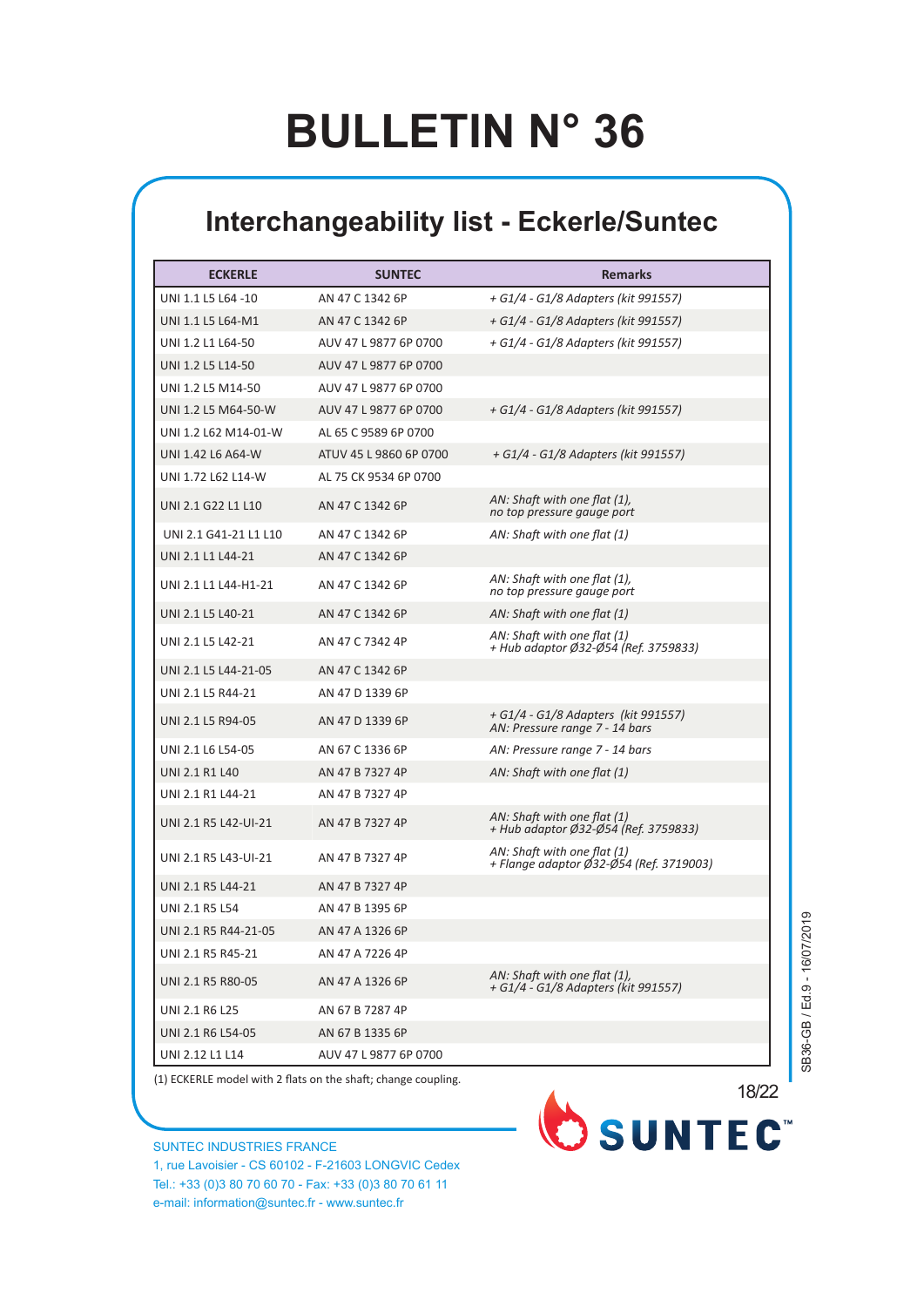| <b>ECKERLE</b>        | <b>SUNTEC</b>         | <b>Remarks</b>                          |
|-----------------------|-----------------------|-----------------------------------------|
| UNI 2.12 L1 L64       | AUV 47 L 9877 6P 0700 | + G1/4 - G1/8 Adapters (kit 991557)     |
| UNI 2.12 L1 M14       | AUV 47 L 9877 6P 0700 |                                         |
| UNI 2.12 L1 M64       | AUV 47 L 9877 6P 0700 | + G1/4 - G1/8 Adapters (kit 991557)     |
| UNI 2.12 L1 M64-65    | AUV 47 L 9877 6P 0700 | + G1/4 - G1/8 Adapters (kit 991557)     |
| UNI 2.12 L6 M14       | AL 65 C 9589 6P 0700  |                                         |
| UNI 2.12 L6 M14-65    | AL 65 C 9589 6P 0700  |                                         |
| UNI 2.17 L6 M14-65    | AL 75 CK 9534 6P 0700 |                                         |
| UNI 2.2 L1 L14-21     | AUV 47 L 9877 6P 0700 |                                         |
| UNI 2.2 L1 L16-K1-21  | AUV 47 L 9877 6P 0700 | + Flange adaptor Ø32-Ø54 (Ref. 3719003) |
| UNI 2.2 L1 R14-C1-21  | AUV 47 L 9877 6P 0700 |                                         |
| UNI 2.2 L5 L14-21-05  | AUV 47 L 9877 6P 0700 |                                         |
| UNI 2.2 L5 L14-Q-21   | AUV 47 L 9877 6P 0700 |                                         |
| UNI 2.2 L5 L15-21-05  | AUV 47 L 9877 6P 0700 | + Hub adaptor Ø32-Ø54 (Ref. 3759833)    |
| UNI 2.2 L5 L42        | AUV 47 L 9877 6P 0700 | + Hub adaptor Ø32-Ø54 (Ref. 3759833)    |
| UNI 2.2 L5 M14-C1     | AUV 47 L 9877 6P 0700 |                                         |
| UNI 2.2 L5 S20-21     | AUV 47 L 9877 6P 0700 |                                         |
| UNI 2.2 L5 S20-21-BUD | AUV 47 L 9877 6P 0700 |                                         |
| UNI 2.2 L5 S74-05     | AUV 47 L 9877 6P 0700 | + G1/4 - G1/8 Adapters (kit 991557)     |
| UNI 2.2 L6 L16-K1     | AS 67 C 7456 4P 0700  | AS: pressure range 10 - 15 bars         |
| UNI 2.2 L6 L24-05     | AS 67 C 1570 6P 0700  | AS: pressure range 10 - 15 bars         |
| UNI 2.2 R1 L40        | AUV 47 R 9876 6P 0700 |                                         |
| UNI 2.2 R1 M14-21-05  | AUV 47 R 9876 6P 0700 |                                         |
| UNI 2.2 R1 R24        | AUV 47 R 9876 6P 0700 |                                         |
| UNI 2.2 R5 L14-21-05  | AUV 47 R 9876 6P 0700 |                                         |
| <b>UNI 2.2 R5 M45</b> | AUV 47 R 9876 6P 0700 | + Hub adaptor Ø32-Ø54 (Ref. 3759833)    |
| UNI 2.2 R5 R14-21     | AUV 47 R 9876 6P 0700 |                                         |
| UNI 2.2 R5 R60-21     | AUV 47 R 9876 6P 0700 | + G1/4 - G1/8 Adapters (kit 991557)     |
| UNI 2.2 R5 S60        | AUV 47 R 9876 6P 0700 | + G1/4 - G1/8 Adapters (kit 991557)     |
| UNI 2.2 R6 M24-05     | AS 67 B 1575 6P 0700  | AS: pressure range 10 - 15 bars         |
| UNI 2.3 L1 L56-I      | D 45 C 7389 3PF       |                                         |
| UNI 2.3 L5 L54-S-05   | D 45 C 7374 3P        |                                         |
| UNI 2.3 L5 L56-I      | D 45 C 7389 3PF       |                                         |
| UNI 2.3 R5 L54-05     | D 45 B 7347 3P        |                                         |
| UNI 2.3 R5 R54-L      | D 47 A 7383 3P        |                                         |
| UNI 2.4 L1 M10-V2     | AP 47 C 7556 4P 0700  | AP: Shaft with one flat (1)             |
| UNI 2.4 L1 M14-C1     | AP 47 C 7556 4P 0700  |                                         |
| UNI 2.4 L1 R14-C1-21  | AP2 45 D 9566 4P 0700 |                                         |
| UNI 2.4 L1 R44        | AP2 45 D 9566 4P 0700 |                                         |

(1) ECKERLE model with 2 flats on the shaft; change coupling.

SUNTEC INDUSTRIES FRANCE 1, rue Lavoisier - CS 60102 - F-21603 LONGVIC Cedex Tel.: +33 (0)3 80 70 60 70 - Fax: +33 (0)3 80 70 61 11 e-mail: information@suntec.fr - www.suntec.fr



SB36-GB / Ed.9 - 16/07/2019 SB36-GB / Ed.9 - 16/07/2019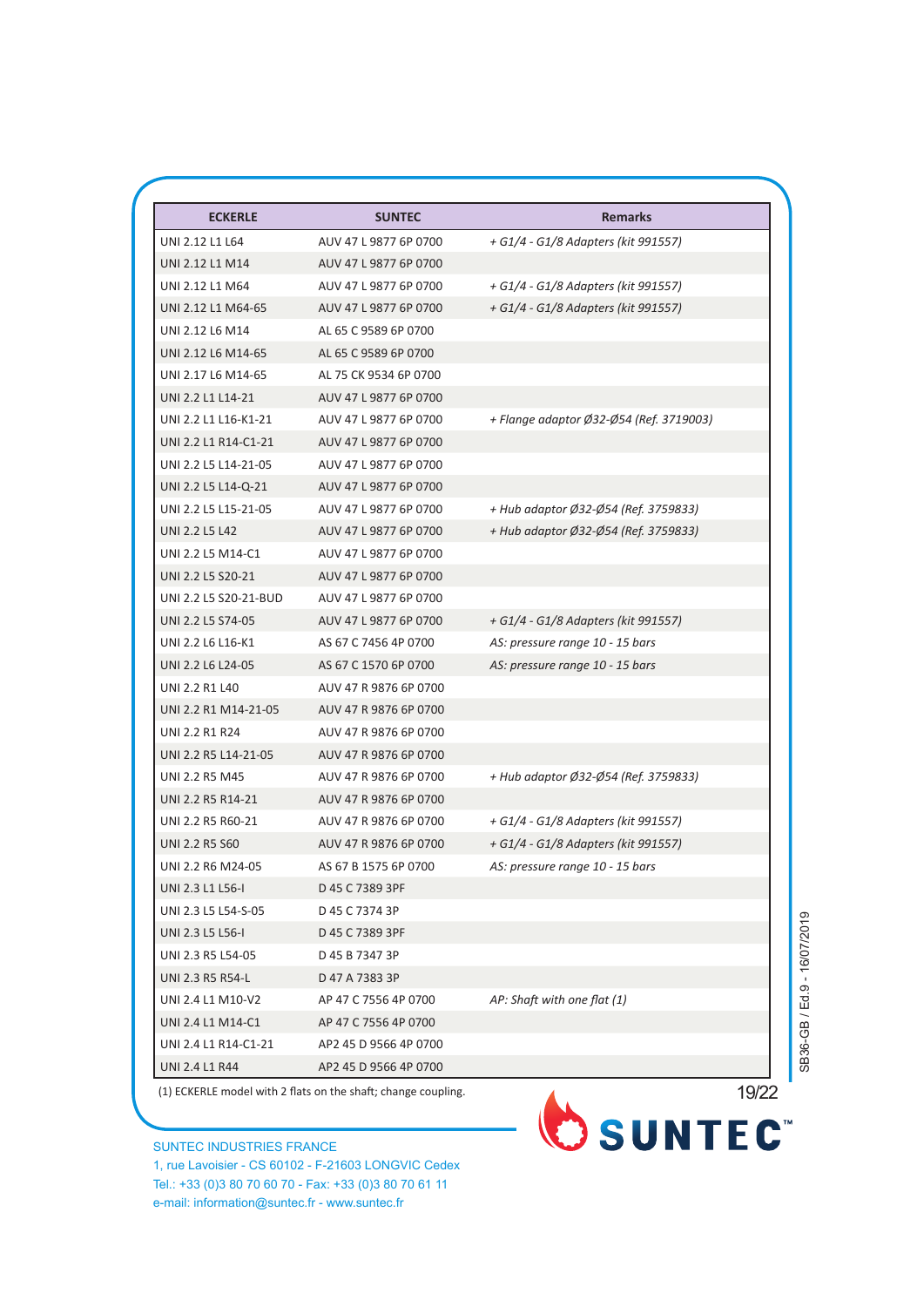| <b>ECKERLE</b>           | <b>SUNTEC</b>                                                 | <b>Remarks</b>                                                        |
|--------------------------|---------------------------------------------------------------|-----------------------------------------------------------------------|
| UNI 2.4 L5 L24           | AP 47 C 7556 4P 0700                                          |                                                                       |
| UNI 2.4 L5 M24           | AP 47 C 7556 4P 0700                                          |                                                                       |
| UNI 2.4 L5 M20-21        | AP2 45 C 9569 4P 0700                                         |                                                                       |
| <b>UNI 2.4 L5 S24</b>    | ATUV 45 L 9860 6P 0700                                        |                                                                       |
| UNI 2.4 L6 L24-05        | AP 67 C 7559 4P 0700                                          |                                                                       |
| UNI 2.4 L6 M24-C1        | AP 67 C 7559 4P 0700                                          |                                                                       |
| UNI 2.4 L7 L24-05        | AP2 95 C 9590 4P 0700                                         |                                                                       |
| UNI 2.4 L7 L56           | AP2 95 C 9590 4P 0700                                         | + Flange adaptor Ø32-Ø54 (Ref. 3719003)                               |
| UNI 2.4 L7 M25           | AP2 95 C 9590 4P 0700                                         | + Hub adaptor Ø32-Ø54 (Ref. 3759833)                                  |
| <b>UNI 2.4 R5 S70-ET</b> | AP 47 A 1593 4P 0700                                          | + G1/4 - G1/8 Adapters (kit 991557)                                   |
| <b>UNI 2.4 R6 S24-ET</b> | AP 67 A 1594 6P 0700                                          |                                                                       |
| UNI 2.42 L5 L64-65       | ATUV 45 L 9860 6P 0700                                        | + G1/4 - G1/8 Adapters (kit 991557)                                   |
| UNI 2.42 R5 R70          | ATUV 45 R 9861 6P 0700                                        | + G1/4 - G1/8 Adapters (kit 991557)                                   |
| UNI 2.42 R5 R70-ET       | ATUV 45 R 9861 6P 0700                                        | + G1/4 - G1/8 Adapters (kit 991557)                                   |
| UNI 2.6 L6 L44           | AN 67 C 1336 6P                                               | AN to convert in one-pipe operation                                   |
| UNI 2.91 L7 L44-05       | AE 97 C 7390 2P                                               |                                                                       |
| UNI 2.96 L5 L44-05       | AN 47 C 1342 6P                                               | + Low pressure kit 991500                                             |
| <b>UNI-E 2.1 G22</b>     | AN 47 C 1342 6P                                               | AN: Shaft with one flat (1),<br>no top pressure gauge port            |
| <b>UNI-E 2.1 G41</b>     | AN 47 C 1342 6P                                               | AN: Shaft with one flat (1)                                           |
| UNI-E2.1 G41-13          | AUV 47 L 9877 6P 0700                                         | + Kit 991401                                                          |
| <b>UNI-E 2.1 L1 L10</b>  | AN 47 C 1342 6P                                               | AN: Shaft with one flat (1)                                           |
| UNI-E 2.1 L1 L10-22      | AN 47 C 1342 6P                                               | AN: Shaft with one flat (1)                                           |
| UNI-E 2.1 L1 L10-30      | AN 47 C 1342 6P                                               | AN: Shaft with one flat (1),<br>no top pressure gauge port            |
| <b>UNI-E 2.1 L1 L14</b>  | AN 47 C 1342 6P                                               |                                                                       |
| UNI-E 2.1 L1 L64         | AN 47 C 1342 6P                                               | + G1/4 - G1/8 Adapters (kit 991557)                                   |
| UNI-E 2.1 L1 L64-21      | AN 47 C 1342 6P                                               | + G1/4 - G1/8 Adapters (kit 991557)                                   |
| UNI-E 2.1 L5 L10         | AN 47 C 1342 6P                                               | AN: Shaft with one flat (1)                                           |
| UNI-E 2.1 L5 L12         | AN 47 C 7342 4P                                               | AN: Shaft with one flat (1)<br>+ Hub adaptor Ø32-Ø54 (Ref. 3759833)   |
| <b>UNI-E 2.1 L5 L14</b>  | AN 47 C 1342 6P                                               |                                                                       |
| UNI-E 2.1 L5 L14-13      | AUV 47 L 9877 6P 0700                                         | + Kit 991401                                                          |
| UNI-E 2.1 L5 R14         | AN 47 D 1339 6P                                               |                                                                       |
| UNI-E 2.1 L5 R14-13      | AUV 47 L 9877 6P 0700                                         | + Kit 991401                                                          |
| <b>UNI-E 2.1 L5 R74</b>  | AN 47 D 1339 6P                                               | + G1/4 - G1/8 Adapters (kit 991557)<br>AN: Pressure range 7 - 14 bars |
| UNI-E 2.1 L6 L16-11      | AE 67 C 7285 4P                                               |                                                                       |
| UNI-E 2.1 L6 L24         | AN 67 C 1336 6P                                               | AN: Pressure range 7 - 14 bars                                        |
| <b>UNI-E 2.1 R1 L10</b>  | AN 47 B 7327 4P                                               | AN: Shaft with one flat (1)                                           |
|                          | (1) ECKERLE model with 2 flats on the shaft; change coupling. | 20/22                                                                 |
|                          |                                                               | SUNTEC <sup>®</sup>                                                   |

SUNTEC INDUSTRIES FRANCE 1, rue Lavoisier - CS 60102 - F-21603 LONGVIC Cedex

Tel.: +33 (0)3 80 70 60 70 - Fax: +33 (0)3 80 70 61 11 e-mail: information@suntec.fr - www.suntec.fr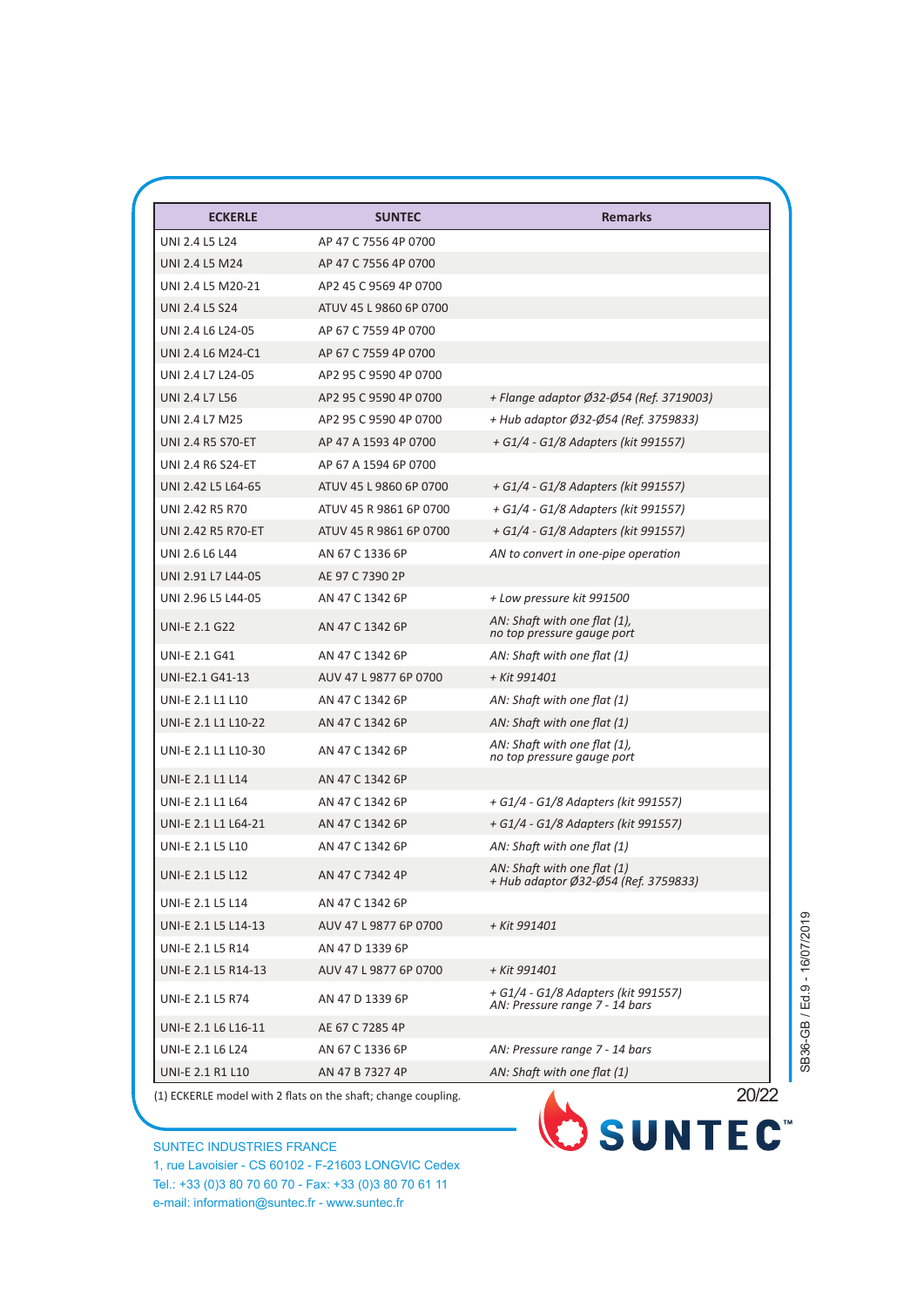| <b>ECKERLE</b>              | <b>SUNTEC</b>         | <b>Remarks</b>                                                         |
|-----------------------------|-----------------------|------------------------------------------------------------------------|
| <b>UNI-E 2.1 R1 L14</b>     | AN 47 B 7327 4P       |                                                                        |
| UNI-E 2.1 R5 L12-80         | AN 47 B 7327 4P       | AN: Shaft with one flat (1)<br>+ Hub adaptor Ø32-Ø54 (Ref. 3759833)    |
| UNI-E 2.1 R5 L13-80         | AN 47 B 7327 4P       | AN: Shaft with one flat (1)<br>+ Flange adaptor Ø32-Ø54 (Ref. 3719003) |
| <b>UNI-E 2.1 R5 L14</b>     | AN 47 B 7327 4P       |                                                                        |
| <b>UNI-E 2.1 R5 L24</b>     | AN 47 B 1395 6P       |                                                                        |
| <b>UNI-E 2.1 R5 R14</b>     | AN 47 A 1326 6P       |                                                                        |
| <b>UNI-E 2.1 R5 R15</b>     | AN 47 A 7226 4P       |                                                                        |
| <b>UNI-E 2.1 R5 R60</b>     | AN 47 A 1326 6P       | AN: Shaft with one flat (1)<br>+ G1/4 - G1/8 Adapters (kit 991557)     |
| <b>UNI-E 2.1 R6 L24</b>     | AN 67 B 1335 6P       |                                                                        |
| <b>UNI-E 2.1 R6 L25</b>     | AN 67 B 7287 4P       |                                                                        |
| <b>UNI-E 2.2 L1 L10</b>     | AUV 47 L 9877 6P 0700 |                                                                        |
| <b>UNI-E 2.2 L1 L14</b>     | AUV 47 L 9877 6P 0700 |                                                                        |
| UNI-E 2.2 L1 L16-10         | AUV 47 L 9877 6P 0700 | + Flange adaptor Ø32-Ø54 (Ref. 3719003)                                |
| UNI-E 2.2 L1 R14-12         | AUV 47 L 9877 6P 0700 |                                                                        |
| <b>UNI-E 2.2 L5 L12</b>     | AUV 47 L 9877 6P 0700 | + Hub adaptor Ø32-Ø54 (Ref. 3759833)                                   |
| <b>UNI-E 2.2 L5 L14</b>     | AUV 47 L 9877 6P 0700 |                                                                        |
| UNI-E 2.2 L5 L14-92         | AUV 47 L 9877 6P 0700 |                                                                        |
| <b>UNI-E 2.2 L5 L15</b>     | AUV 47 L 9877 6P 0700 | + Hub adaptor Ø32-Ø54 (Ref. 3759833)                                   |
| <b>UNI-E 2.2 L5 L60</b>     | AUV 47 L 9877 6P 0700 | + G1/4 - G1/8 Adapters (kit 991557)                                    |
| UNI-E 2.2 L5 M14-12         | AUV 47 L 9877 6P 0700 |                                                                        |
| <b>UNI-E 2.2 L5 S20</b>     | AUV 47 L 9877 6P 0700 |                                                                        |
| <b>UNI-E 2.2 L5 S20-BUD</b> | AUV 47 L 9877 6P 0700 |                                                                        |
| <b>UNI-E 2.2 L5 S74</b>     | AUV 47 L 9877 6P 0700 | + G1/4 - G1/8 Adapters (kit 991557)                                    |
| <b>UNI-E 2.2 L6 L14</b>     | AS 67 C 1570 6P 0700  | AS: Pressure range 10 - 15 bars                                        |
| UNI-E 2.2 L6 L16-10         | AS 67 C 7456 4P 0700  | AS: pressure range 10 - 15 bars                                        |
| <b>UNI-E 2.2 L6 L24</b>     | AS 67 C 1570 6P 0700  | AS: pressure range 10 - 15 bars                                        |
| UNI-E 2.2 L6 LR14-61        | A2L 65 D 9703 4P 0700 |                                                                        |
| <b>UNI-E 2.2 L7 L26</b>     | AL 95 C 9412 4P 0700  |                                                                        |
| UNI-E 2.2 L7 LR14-61        | A2L 95 D 9702 4P 0700 |                                                                        |
| <b>UNI-E 2.2 R1 L10</b>     | AUV 47 R 9876 6P 0700 |                                                                        |
| <b>UNI-E 2.2 R1 M14</b>     | AUV 47 R 9876 6P 0700 |                                                                        |
| <b>UNI-E 2.2 R1 R24</b>     | AUV 47 R 9876 6P 0700 |                                                                        |
| <b>UNI-E 2.2 R1 S14</b>     | AUV 47 R 9876 6P 0700 |                                                                        |
| <b>UNI-E 2.2 R5 L14</b>     | AUV 47 R 9876 6P 0700 |                                                                        |
| <b>UNI-E 2.2 R5 M14</b>     | AUV 47 R 9876 6P 0700 |                                                                        |
| UNI-E 2.2 R5 M15            | AUV 47 R 9876 6P 0700 | + Hub adaptor Ø32-Ø54 (Ref. 3759833)                                   |

SUNTEC INDUSTRIES FRANCE 1, rue Lavoisier - CS 60102 - F-21603 LONGVIC Cedex Tel.: +33 (0)3 80 70 60 70 - Fax: +33 (0)3 80 70 61 11 e-mail: information@suntec.fr - www.suntec.fr



SB36-GB / Ed.9 - 16/07/2019 SB36-GB / Ed.9 - 16/07/2019